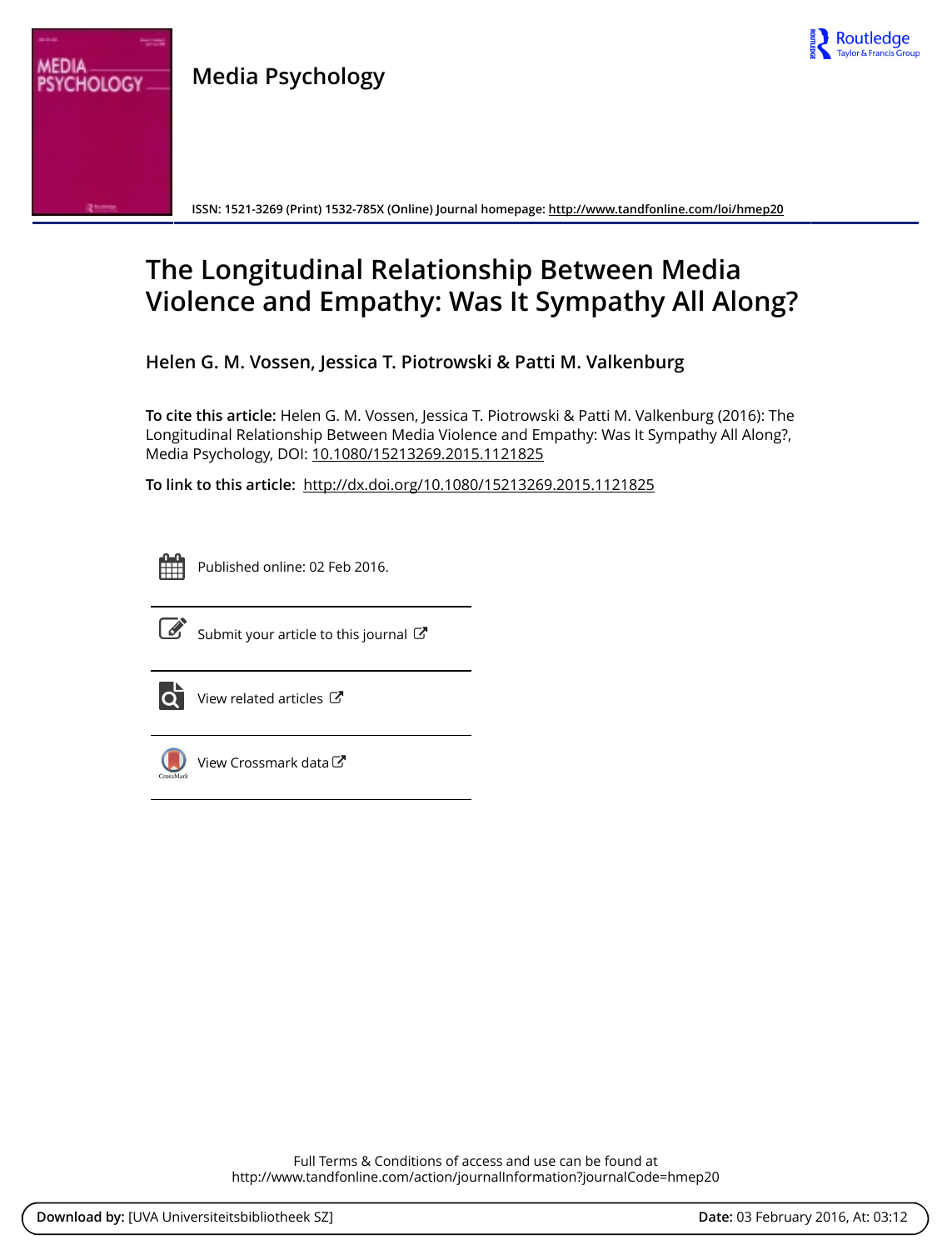

# The Longitudinal Relationship Between Media Violence and Empathy: Was It Sympathy All Along?

HELEN G. M. VOSSEN

Department of Clinical Child & Family Studies, Utrecht University, Utrecht, The Netherlands

JESSICA T. PIOTROWSKI and PATTI M. VALKENBURG

Amsterdam School of Communication Research, University of Amsterdam, Amsterdam, The Netherlands

Previous research with adolescents has reported a negative relationship between media violence and empathy. There are, however, two important conceptual issues in this earlier literature that deserve further research attention. First, studies often treat empathy as a one-dimensional construct while it consists of both an affective and cognitive component. Second, while aiming to measure empathy, several studies have measured sympathy instead. Driven by these concerns, this study was designed to investigate the longitudinal relationship between media violence, affective empathy, cognitive empathy, and sympathy. Using data from a two-wave panel study with 943 adolescents (10–14 years old), a cross-lagged model tested whether media violence exposure negatively influences empathy and sympathy (desensitization) or whether empathy and sympathy negatively influence media violence exposure (selection). Results were in line with desensitization. However, rather than showing that media violence leads to a decrease in empathy (which previous studies have shown), results indicate a decrease in sympathy instead. These findings provide clarification to existing work as well as offer methodological and practical implications.

This research was supported by a grant to Patti M. Valkenburg from the European Research Council under the European Union's Seventh Framework Programme (FP7/2007-2013)/ERC grant agreement no [AdG09 249488-ENTCHILD].

Address correspondence to Helen G. M. Vossen, Department of Clinical Child & Family Studies, Utrecht University, Heidelberglaan 1, 3584 CS Utrecht, The Netherlands. E-mail: h.g.m. vossen@uu.nl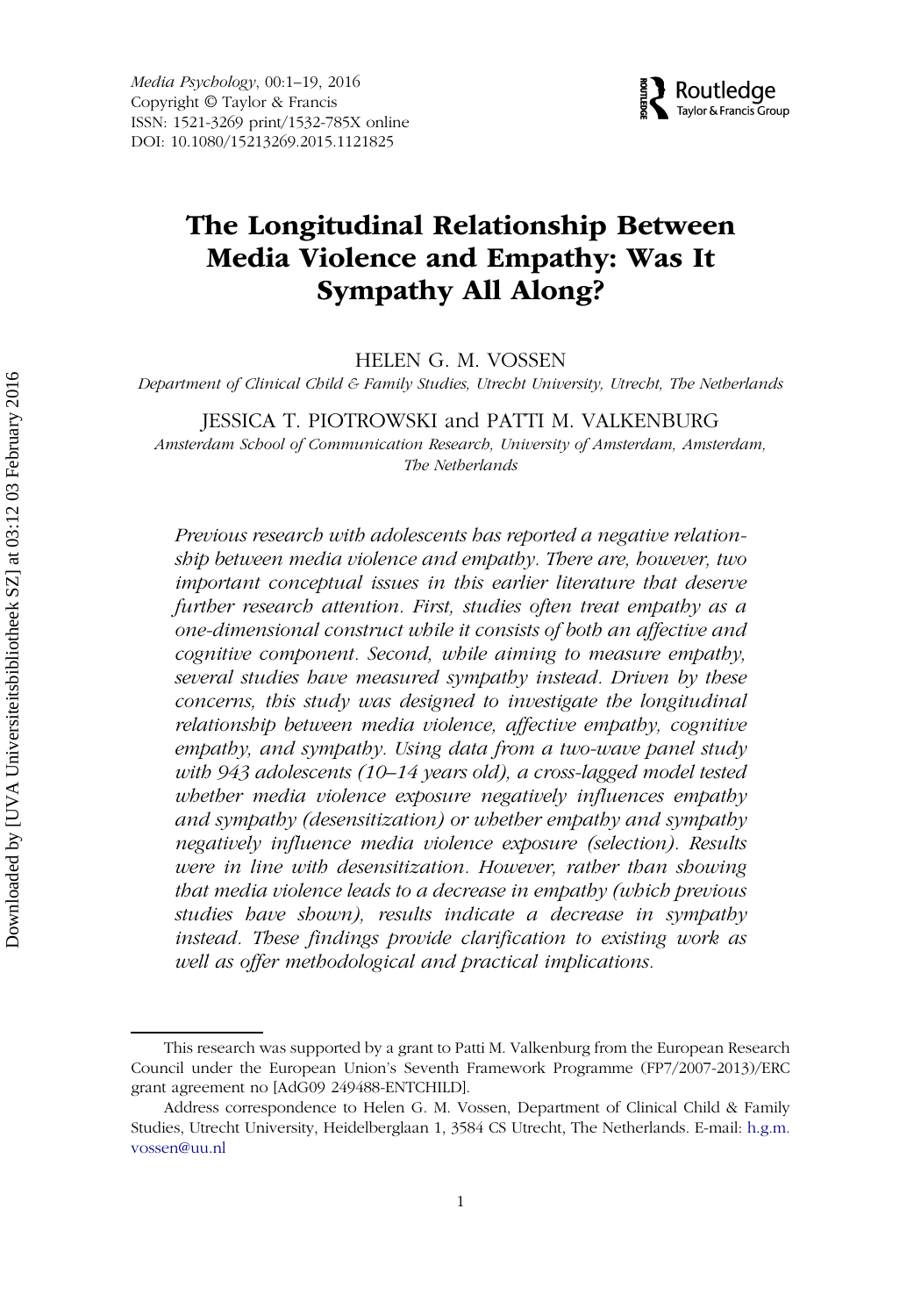Recent American and European estimates indicate that adolescents spend more than 8 hours per day using some form of media (Engels, Petric, de Vos, & de Haan, [2014](#page-16-0); Rideout, Foehr, & Roberts, [2010](#page-18-0)). At the same time, content analyses indicate that violent content is prolific in the entertainment media that teens use (Bleakley, Jamieson, & Romer, [2012](#page-15-0); Potts & Belden, [2009\)](#page-18-0). For example, one study showed that of the 60 most popular video games, 68% included one or more violent acts (Smith, Lachlan, & Tamborini, 2003). Of the videogames that were rated as suitable for ages six and up, 54% contained violence. These statistics are concerning given that numerous cross-sectional, experimental, and longitudinal studies have provided empirical evidence linking violent media consumption with subsequent aggressive behavior (Anderson et al., [2010;](#page-15-0) for contrary results, see Ferguson & Kilburn, [2009](#page-16-0); Greitemeyer & Mügge, [2014](#page-17-0); Paik & Comstock, [1994](#page-18-0)). Yet, the effects of media violence are not solely relegated to aggressive behavior. Indeed, researchers agree that media violence is also likely to influence other behavioral and social–emotional outcomes, some of which may even be the underlying mechanism between violent media and aggressive behavior (Anderson & Bushman, [2002](#page-15-0); Carnagey, Anderson, & Bushman, [2007](#page-16-0)).

In recent years, empathy has received an increasing amount of attention by media violence researchers because it plays a crucial role in moral development (Hoffman, [2001\)](#page-17-0) and is negatively related to aggression (e.g., Jolliffe & Farrington, [2006b\)](#page-17-0). Thus far, several cross-sectional and longitudinal studies have shown that media violence exposure leads to lower levels of trait empathy among adolescents (e.g., Fraser, Padilla-Walker, Coyne, Nelson, & Stockdale, [2012](#page-16-0); Krahé & Möller, [2010](#page-17-0)). However, the existing research on the influence of media violence on empathy suffers from two conceptual problems. First, studies often treat empathy as a onedimensional construct, while it is generally considered a multidimensional construct consisting of both an affective and cognitive component. Specifically, these studies typically either measure only the affective component of empathy or instead use a composite score of cognitive and affective empathy (Hoffman, [2001;](#page-17-0) Shamay-Tsoory, Aharon-Peretz, & Perry, [2009\)](#page-18-0). Second, there is an issue with measurement validity because some studies have actually measured sympathy rather than empathy. The present study aims to address these conceptual issues. Using a new measure of empathy and sympathy with a sample of adolescents, we investigate the longitudinal relationship between media violence, affective empathy, cognitive empathy, and sympathy. Studying these relationships in an adolescent sample is particularly relevant as developing stable and productive peer relations is one of the main developmental tasks in adolescence, and empathy plays a key role in forming such social relationships (Eisenberg et al., [1996\)](#page-16-0).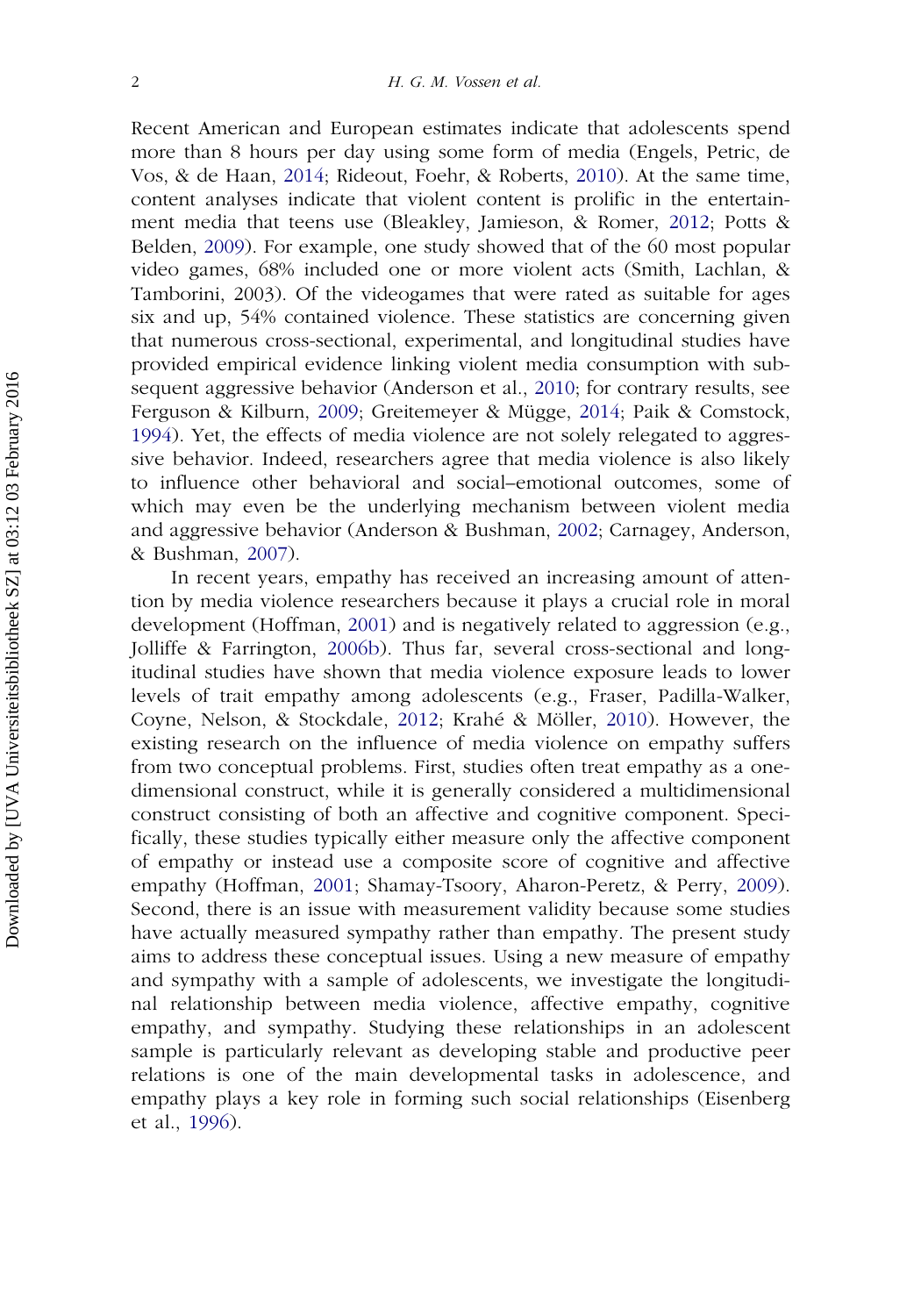# THE RELATIONSHIP BETWEEN MEDIA VIOLENCE, EMPATHY, AND SYMPATHY

Defined as the general predisposition to understand and experience the emotional state of someone else (Eisenberg & Fabes, [1990](#page-16-0); Hoffman, [2001\)](#page-17-0), trait empathy is important in social interaction and moral development and, as such, might serve as an underlying mechanism between media violence and behavioral outcomes such as aggression. To date, there are several cross-sectional studies that have demonstrated that media violence is negatively associated with empathy (Anderson et al., [2010](#page-15-0); Bartholow, Sestir, & Davis, [2005;](#page-15-0) Fraser et al., [2012](#page-16-0); Funk, [2005;](#page-16-0) Funk, Baldacci, Pasold, & Baumgardner, [2004;](#page-17-0) Wei, [2007](#page-19-0)). This relationship is generally explained by one of two processes. First, as incorporated in the General Aggression Model (GAM; Anderson & Bushman, [2002\)](#page-15-0), repeated exposure to media violence may result in desensitization to real-world violence (Drabman & Thomas, [1974](#page-16-0)). Desensitization can be understood as a decreased physiological, emotional, and cognitive response to real-word violence and is thought to be an adaptive process to help individuals deal with distress resulting from the confrontation of violence. In terms of empathy, repeated exposure to media violence over time will lead to reduced trait empathy (Funk, [2005](#page-16-0)). Second, through the process of selection, empathy can influence exposure to media violence, as less empathic individuals may seek out more violent media because they experience less emotional distress from it compared to their more empathic peers (Krahé & Möller, [2010\)](#page-17-0). It is possible that both causal pathways are present simultaneously or even reinforce each other (Slater, [2007;](#page-18-0) Valkenburg & Peter, [2013](#page-19-0)).

In order to test the causal pathways between media violence and empathy, two studies have followed up on the earlier cross-sectional work with longitudinal research among adolescents (Krahé & Möller, [2010;](#page-17-0) Mößle, Kliem, & Rehbein, [2014](#page-18-0)). Both studies demonstrated that adolescents with high initial levels of media violence exposure had decreased levels of trait empathy after one year, providing evidence for desensitization. No support was found for a selection effect—in other words, there was no influence of empathy on the use of violent media over time. These studies provide valuable information on the causal relationship between media violence and empathy. There are, however, two conceptual issues that cloud our understanding of this relationship. First, some studies treat empathy as a unidimensional construct, while empathy is generally conceptualized as a multidimensional construct; and second, empathy is frequently equated with sympathy.

## EMPATHY AS A MULTIDIMENSIONAL CONSTRUCT

While empathy is generally considered to be comprised of an affective and a cognitive component, several empirical studies investigating the relationship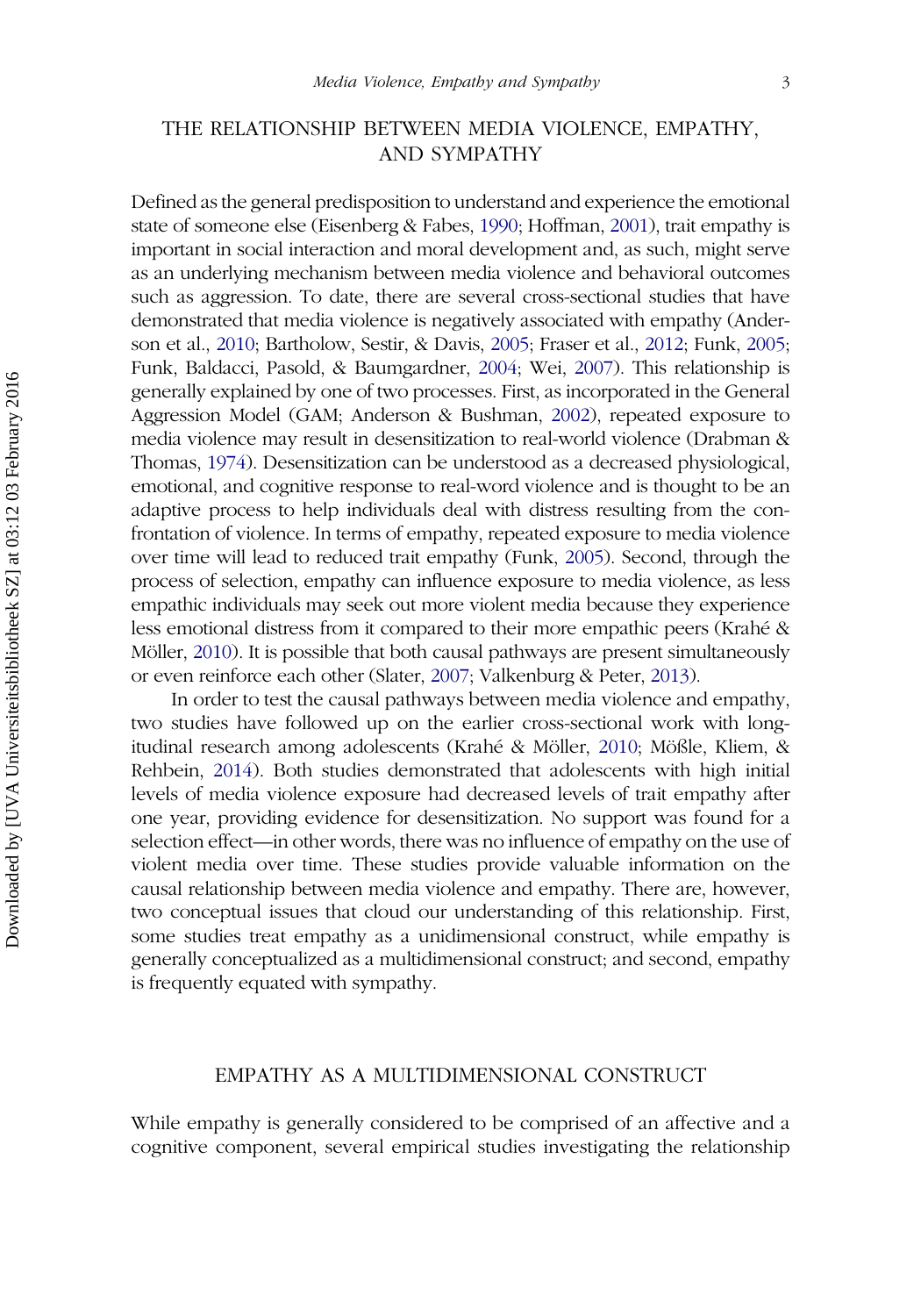between empathy and media violence conceptualize empathy as a unidimensional construct (Bartholow et al., [2005](#page-15-0); Funk et al., [2004\)](#page-17-0). Affective empathy pertains to the vicarious experience and sharing of someone else's emotions (Mehabrian & Epstein, [1972\)](#page-17-0). Cognitive empathy refers to understanding someone's emotional state based on using one's own representations. This happens through effortful top-down processes (Preston & Hofelich, [2012\)](#page-18-0). Although affective and cognitive empathy are strongly related to each other, they are distinct concepts. Research has shown that different brain structures are involved in affective empathy and cognitive empathy (Nummenmaa, Hirvonen, Parkkola, & Hietanen, [2008;](#page-18-0) Shamay-Tsoory et al., [2009\)](#page-18-0). Moreover, affective and cognitive empathy are differential predictors of certain behaviors. For instance, researchers have demonstrated that affective empathy is negatively related to physical aggression, while cognitive empathy is not (Vossen, Piotrowski, & Valkenburg, [2015](#page-19-0); Yeo, Ang, Loh, Fu, & Karre, [2011\)](#page-19-0). This indicates that individuals with a high tendency to share the feelings of others may instantly feel the emotional distress of the victim when engaging in physical aggressive acts. As a result, to reduce or avoid discomfort, individuals with high affective empathy will inhibit aggression. However, merely understanding the emotions of others (i.e., cognitive empathy) does not necessarily lead to feelings of discomfort and therefore is not related to physical aggression. Cognitive empathy without affective empathy has been found to be the basis of narcissism, psychopathy, and Machiavellism (Wai & Tiliopoulos, [2012](#page-19-0)), as manipulation and exploitation requires understanding the emotional state of others without being affected by it.

To address the multidimensional nature of empathy, the present study aims to investigate whether media violence is differentially associated with affective and cognitive empathy. As affective empathy is the vicarious emotional response to someone else's emotional state (a form of emotional reactivity), desensitization would predict that media violence specifically decreases affective empathy. After all, taking over the emotion of a victim can be distressing and, as such, repeated exposure to media violence might lead to reduced emotional responses as a way of adapting. Therefore, we posit the following hypothesis:

H1a: Adolescents' violent media exposure has a negative longitudinal effect on affective empathy.

To our knowledge, no studies have investigated desensitization in relation to cognitive empathy. This may reflect the fact that there is a clearer rationale for a desensitization effect on affective empathy than on cognitive empathy. Specifically, while taking over the emotion of a victim may be distressful for media users (i.e., affective empathy), simply understanding the emotion of a victim may not be experienced as distressful and is thus less likely to be reduced over time as a function of desensitization. On the other hand, some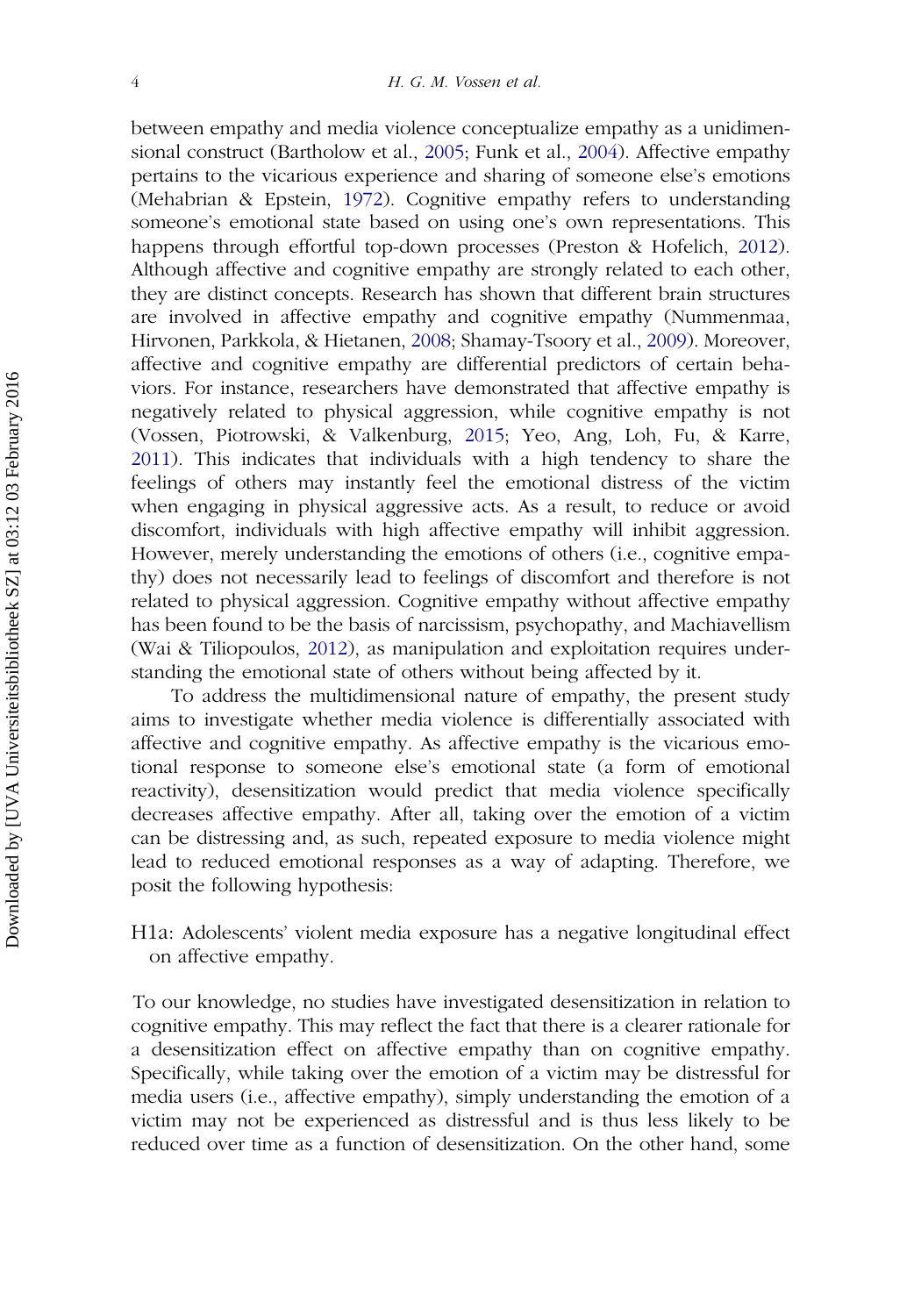research does indicate that desensitization leads to altered cognitions about violence (Carnagey et al., [2007](#page-16-0); Funk et al., [2004](#page-17-0)), which might ultimately influence cognitive empathy. If exposure to media violence leads individuals to believe that violence is more mundane or less serious, this could influence how an individual understands or imagines how another person would feel when confronted with violence. As such, we would expect:

H2a: Adolescents' violent media exposure has a negative longitudinal effect on cognitive empathy.

Last, although previous longitudinal research has provided no evidence to support an influence of empathy on media violence use (i.e., selection effect), earlier research has not distinguished between affective empathy and cognitive empathy. It is possible that selection may be present for one of the components of empathy. For instance, individuals high in affective empathy might avoid violent media because of their strong emotional response to the content and the possible emotional distress resulting from viewing such media. Merely understanding and identifying emotions (i.e., cognitive empathy) might not necessarily, or to a lesser degree, lead to decreased media violence use. To investigate if the selection hypothesis operates differentially for affective empathy and cognitive empathy, we test the following two hypotheses:

- H1b: Affective empathy has a negative longitudinal effect on adolescents' media violence exposure.
- H2b: Cognitive empathy has a negative longitudinal effect on adolescents' media violence exposure.

# EQUATING EMPATHY AND SYMPATHY

The second conceptual issue present in existing research is that most scholars have equated empathy with sympathy. Sympathy refers to feelings of concern and sorrow about distressful events in another person's life (Clark, [2010](#page-16-0)). Although affective empathy and sympathy are both emotional reactions to the perceived emotions of another person, in affective empathy, the emotion is congruent with the perceived emotion whereas, in sympathy this is not the case. For example, in the case of someone being confronted with a person who is feeling sad, empathy means "feeling with" the other person and, thus, feeling sad. In contrast, sympathy refers to "feeling for" the other person, and, thus, not feeling sadness but concern. A review of the literature indicates that there are several studies which, although purporting to study the relationship between media violence and empathy, have in fact studied sympathy instead (Fraser et al., [2012;](#page-16-0)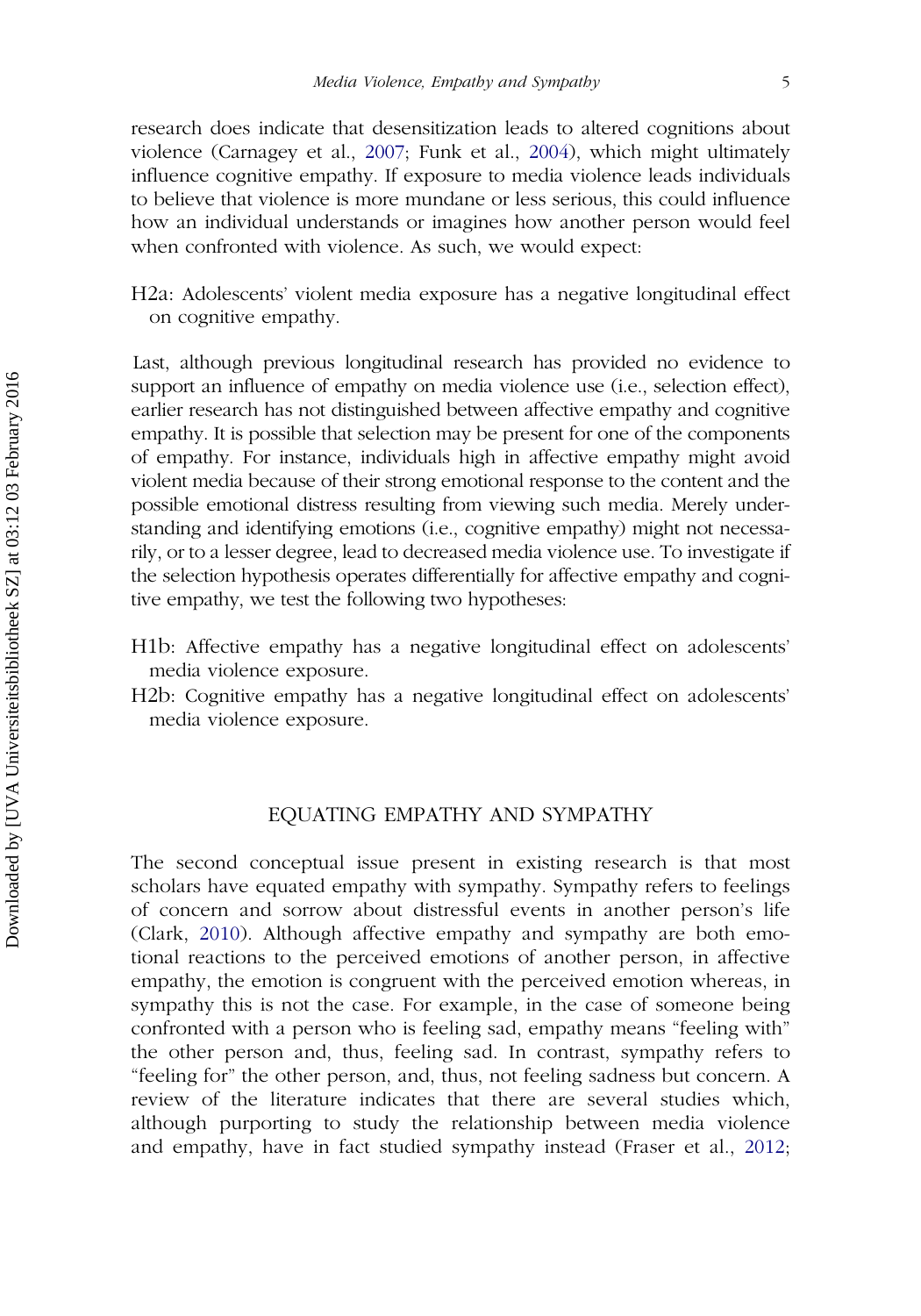Mößle et al., [2014;](#page-18-0) Wei, [2007\)](#page-19-0). A reason for this confusion is that many empathy measures used with adolescents do not distinguish affective empathy from sympathy. For example, Wei [\(2007](#page-19-0)) and Fraser et al. ([2012](#page-16-0)), have used the empathic concern subscale of the Interpersonal Reactivity Inventory (IRI; Davis, [1980](#page-16-0)) in their cross-sectional survey studies on violent game exposure. This subscale measures the "tendency of the respondent to experience feelings of warmth, compassion, and concern for others undergoing negative experiences" (Davis, [1980](#page-16-0), p. 6), thus, reflecting sympathy not empathy. Similarly, Mößle et al. [\(2014\)](#page-18-0) used a 4-item scale in their longitudinal study with items such as "I feel bad for students who are picked on often" and "I often feel compassion for people who are worse off than me." Again, these items represent sympathetic rather than empathetic behaviors. Finally, Krahé and Möller ([2010](#page-17-0)) used the affective empathy subscale of the Basic Empathy Scale (Jolliffe & Farrington, [2006a](#page-17-0)) to investigate the causal pathways between media violence and empathy. This subscale consists of items such as "When a friend is upset, it really affects me." It is unclear whether these items measure affective empathy or sympathy.

Existing longitudinal work (Krahé & Möller, [2010](#page-17-0); Mößle et al., [2014](#page-18-0)) indicates that media violence exposure is negatively associated with empathy. However, based on their measurement of empathy, it seems likely that it is not empathy but sympathy that is being influenced by media violence. This notion is in line with modern extensions of the GAM, which suggest that desensitization specifically leads to a reduction of sympathy for the victim (Bushman & Anderson, [2009;](#page-16-0) Carnagey et al., [2007\)](#page-16-0). It is also supported by findings from an experimental study demonstrating a reduction of sympathy (e.g., "At the end of the clip I felt sorry for the victim of violence") after repeated exposure to violent clips (Fanti, Vanman, Henrich, & Avraamides, [2009\)](#page-16-0). Based on the measurement issues associated with prior work, as well as theoretical accounts, we posit the following hypothesis:

H3a: Adolescents' violent media exposure has a negative longitudinal effect on sympathy.

Finally, as with affective empathy, individuals with elevated levels of sympathy would have a strong emotional response (i.e., concern, worry) to violent media content. The selection hypothesis would, therefore, suggest that individuals high in sympathy would use less violent media than individuals with lower levels of sympathy:

H3b: Sympathy has a negative longitudinal effect on the amount of media violence exposure in adolescents.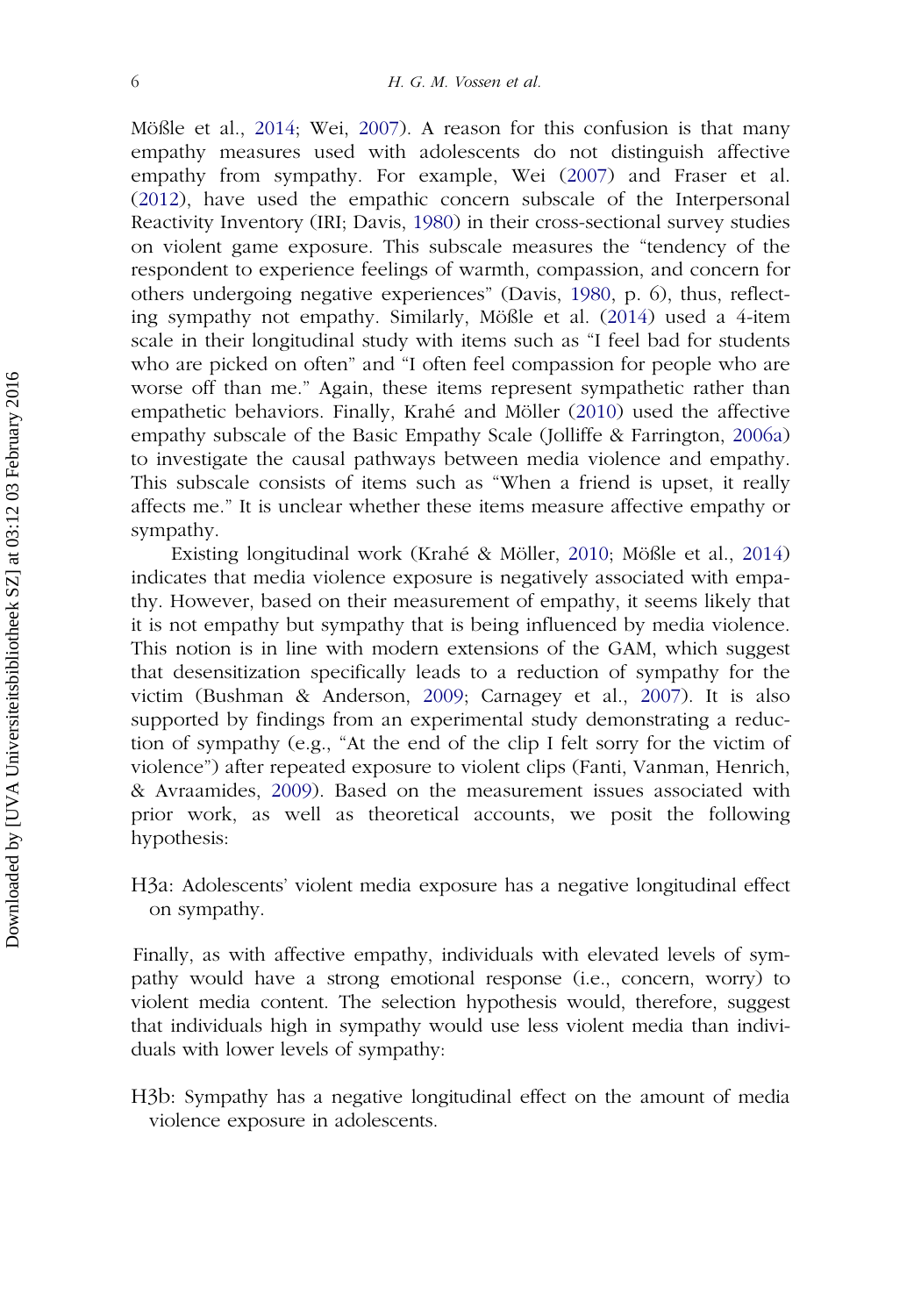#### METHOD

#### Participants and Procedure

After receiving approval from the sponsoring institution's institutional review board, a large, private survey research institute in The Netherlands collected the data. A total of 516 families with at least two children between the ages of 10 to 14 years participated in this study. Families were recruited via an existing online panel of approximately 60,000 households representative of the Netherlands. Data collection consisted of two waves, and took place in the adolescents' homes where they filled out a questionnaire on a laptop. Before participants completed the online questionnaire, written informed consent was obtained from the participating adolescent and one of his/her parents. The first wave of data collection was conducted between September and December 2012; the second wave was conducted between September and December 2013. This one-year time interval is consistent with the previous published longitudinal studies on the media violence and empathy relation (Krahé & Möller, [2010;](#page-17-0) Mößle et al., [2014\)](#page-18-0), which makes comparison possible. Data collection procedures were identical for both waves. To compensate adolescents for their time, families received points to redeem for a variety of prizes provided by the survey company.

As this study was part of a larger study in which a sibling design was necessary, two children from each recruited family participated in the study. In total, 1,032 adolescents (50% female; mean age  $M = 12.93$ ,  $SD = 1.39$ ) participated in Wave 1, and 1,011 adolescents participated in Wave 2 (51% female; mean age  $M = 13.38$ ,  $SD = 1.37$ ; 98% recontact rate). The final sample consisted of 943 Dutch adolescents who had complete data on all study variables. Missing data was random (i.e., not associated with household characteristics, media violence exposure, or aggression). The final sample consisted of 99.7% sibling pairs; 50.4% were girls; with a mean age at Time 1 (T1) of  $M = 11.8$  years (SD = 1.4 years).

#### Measures

#### MEDIA VIOLENCE

Media violence exposure was measured using direct estimates.<sup>1</sup> Direct estimates are frequently used in survey research to measure media violence exposure (e.g., Fraser et al., [2012;](#page-16-0) Nikkelen et al., [2014](#page-18-0); Slater, [2004](#page-18-0); Slater, Henry, Swaim, & Anderson, [2003](#page-18-0)) and has been found reliable and valid for use with adolescents samples (Fikkers, Piotrowski, & Valkenburg, [2015\)](#page-16-0). Direct estimates measured exposure to violent content on television and in electronic games with two items each (four items in total):

1. How often do you watch television programs [play games] that contain violence?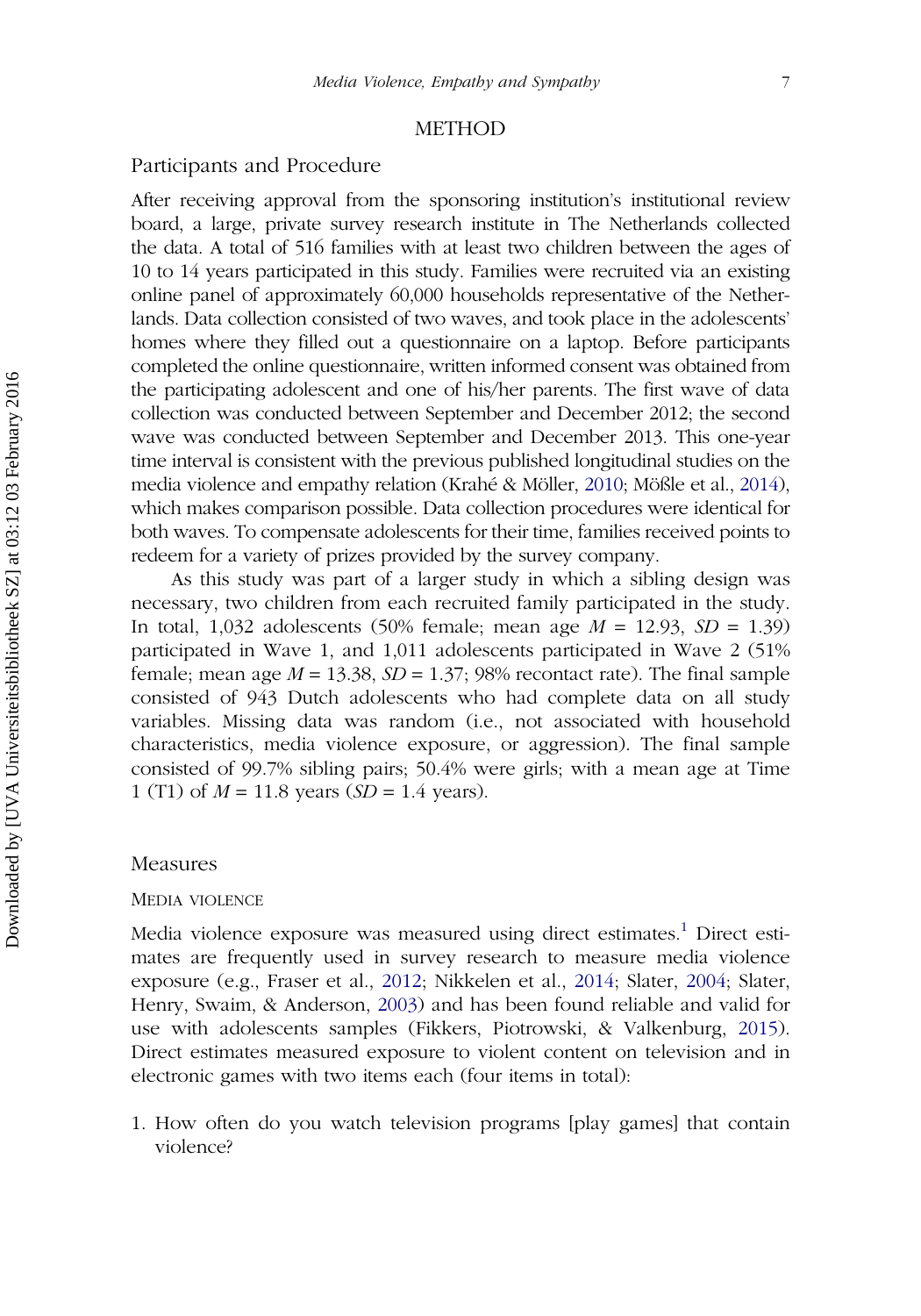2. On the days that you watch television programs [play games] that contain violence, how much time do you spend on this per day?

Participants were given the following definition of violence: "All violence (for example, fighting and shooting) that living beings (for example, humans and monsters) do to each other." Games referred to all types of games (video games but also casual games played on mobile phones or websites). Response categories for the first item ranged from 0 (never) to 7 (7 days per week). The second item was an open-ended question, answered by filling in hours and minutes. The two items for each medium were multiplied to calculate the number of hours per week of violent television and violent game exposure. These two variables were then summed to create one variable representing violent media exposure in hours per week. See [Table 1](#page-9-0) for descriptive statistics.

#### EMPATHY AND SYMPATHY

The Adolescent Measure of Empathy and Sympathy (AMES) was used at both time points (Vossen et al., [2015\)](#page-19-0). This measure consists of 12 statements that measure affective empathy (4 items), cognitive empathy (4 items), and sympathy (4 items). For each statement, respondents indicated how often the behavior occurred on a 5-point scale: (1) never, (2) almost never, (3) sometimes, (4) often, and (5) always. Example items are "When a friend is scared, I feel afraid" (affective empathy), "I can tell when someone acts happy, when they actually are not" (cognitive empathy), and "I feel sorry for someone who is treated unfairly" (sympathy). Confirmatory factor analyses confirmed the three-factor structure of the scale at both Wave 1 (RMSEA =  $.06$ , CFI =  $.93$ , SRMR = .05) and Wave 2 (RMSEA = .05, CFI = .96, SRMR = .04).<sup>2</sup> Mean scores were calculated for the affective empathy subscale ( $\alpha$  = .76/.77 at T1/T2), the cognitive empathy subscale ( $\alpha$  = .80/.82 at T1/T2), and the sympathy subscale  $(\alpha = .69/.74$  at T1/T2). See [Table 1](#page-9-0) for descriptive statistics.

### NONVIOLENT MEDIA EXPOSURE

Nonviolent media exposure was measured using direct estimates of overall exposure to television and games. Similar to the media violence exposure measure, this measure consisted of two items for both television exposure and electronic games:

- 1. How often do you watch television programs [play games]?
- 2. On the days that you watch television programs [play games], how much time do you spend on this per day?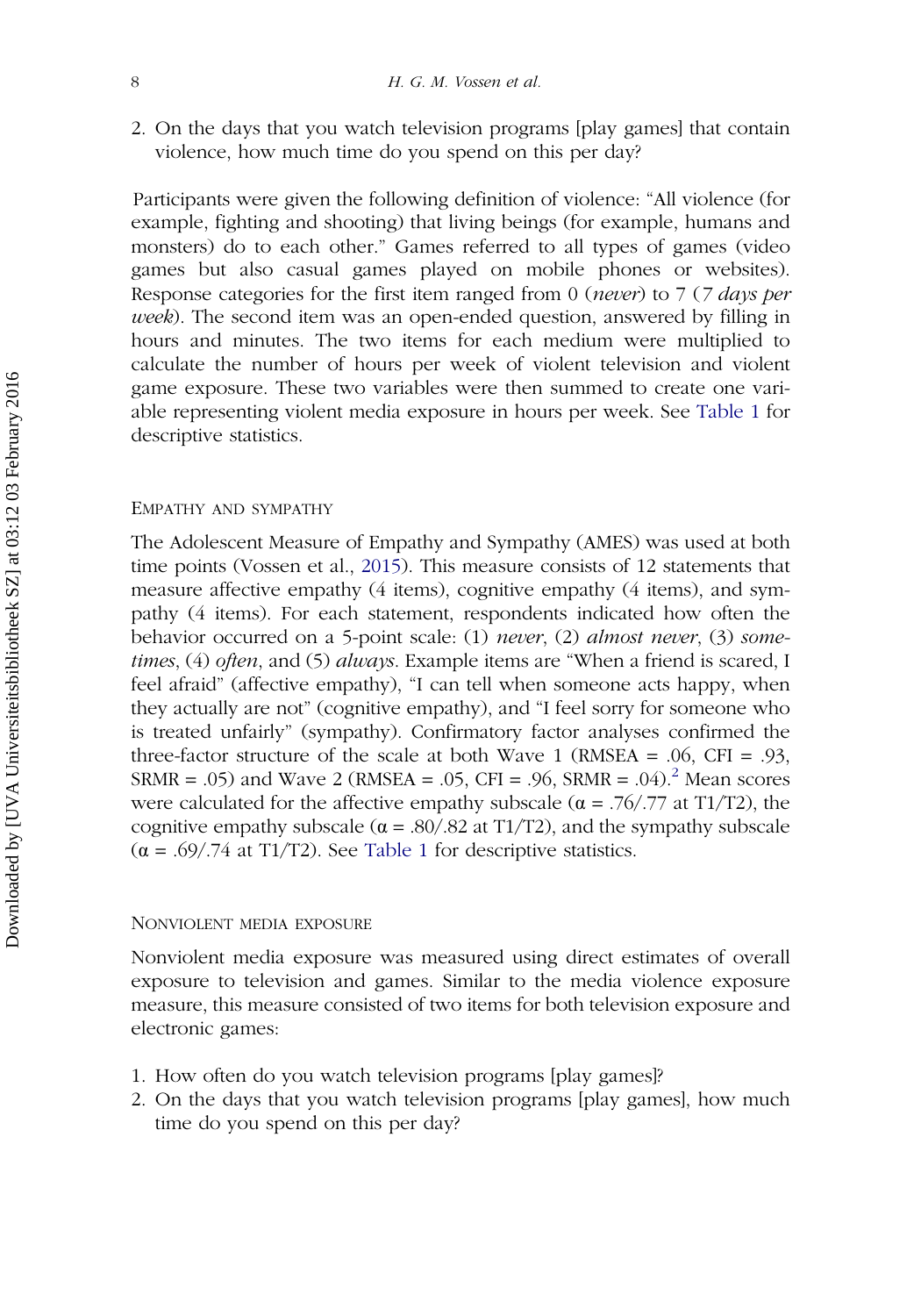<span id="page-9-0"></span>

|           |                | Mean (SD)                                                    |                                                           | Cross-sectional correlations                     |                                                                                                           |                                                                             |                                                | Longitudinal correlations                            |                                      |
|-----------|----------------|--------------------------------------------------------------|-----------------------------------------------------------|--------------------------------------------------|-----------------------------------------------------------------------------------------------------------|-----------------------------------------------------------------------------|------------------------------------------------|------------------------------------------------------|--------------------------------------|
|           |                | $T2^b$                                                       |                                                           |                                                  |                                                                                                           |                                                                             |                                                | $MV_{T1}$ with outcome <sub>T2</sub>                 | $MV_{T2}$ with outcome <sub>T1</sub> |
| 1. M      | 4.82(7.73)     |                                                              |                                                           |                                                  |                                                                                                           |                                                                             |                                                |                                                      |                                      |
| 2. AE     | 2.30 (0.78)    | $6.52(10.15)$ <sup>344</sup><br>2.47 $(0.77)$ <sup>344</sup> |                                                           |                                                  |                                                                                                           |                                                                             | $-21*$<br>$-37*$<br>$-15*$<br>$-36*$<br>$-15*$ |                                                      |                                      |
| 3. CE     | 3.28 (0.77)    |                                                              |                                                           |                                                  |                                                                                                           |                                                                             |                                                | $-08$ <sup>*</sup><br>$-07$ <sup>*</sup><br>$-17$ ** |                                      |
|           | 3.22 (0.75)    | $3.25(0.80)$<br>$3.57(0.75)$ **                              |                                                           |                                                  |                                                                                                           |                                                                             |                                                |                                                      | $-34**$<br>$-00**$                   |
| 5. NVM    | (60.31 (15.71) | 28 (12.74)**                                                 | $\begin{array}{c}\n 12\frac{3}{4} \\  -153\n \end{array}$ | $-07$<br>41 <sup>**</sup><br>41***<br>45<br>50** | $\begin{array}{c} -10^{**} \\ 55^{**} \\ -41^{**} \\ -53^{**} \\ -100 \\ -100 \\ -27^{**} \\ \end{array}$ | $-26$<br>$-36$<br>$-36$<br>$-36$<br>$-36$<br>$-36$<br>$-36$<br>$-1$<br>$-1$ |                                                |                                                      |                                      |
| $6.5ex^a$ |                |                                                              |                                                           |                                                  |                                                                                                           |                                                                             |                                                |                                                      |                                      |

TABLE 1 Means, Standard Deviations, and Bivariate (Cross-Sectional and Longitudinal) Correlations Between Model Variables. and Bivariate (Cross-Sectional and Longitudinal) Correlations Between Model Variables **TARIF 1** Means Standard Deviations

correlations between variables at for T1 are presented above the diagonal; cross-sectional correlations for T2 below the diagonal; correlations in the diagonal are stability Note. Media violence and overall media exposure scores reflect hours of exposure per week. The AMES subscales ranged from 1 (never) to 5 (alta/ays); cross-sectional Note. Media violence and overall media exposure scores reflect hours of exposure per week. The AMES subscales ranged from 1 (never) to 5 (always); cross-sectional correlations between variables at for T1 are presented above the diagonal; cross-sectional correlations for T2 below the diagonal; correlations in the diagonal are stability coefficients.\* $p < .05$ , \*\* $p < .01$ . coefficients.\* $p < .05$ , \*\* $p < .01$ .

 $a_1 = \text{boys}, 2 = \text{girls}.$  $a_1 = \text{boys}, 2 = \text{girls}.$ 

Paired sample t tests were used to test differences in means of T1 and T2. MV = media violence, AE = affective empathy, CE = cognitive empathy, S = sympathy, NVM= Paired sample t tests were used to test differences in means of T1 and T2. MV = media violence, AE = affective empathy, CE = cognitive empathy, S = sympathy, NVM= nonviolent media. nonviolent media.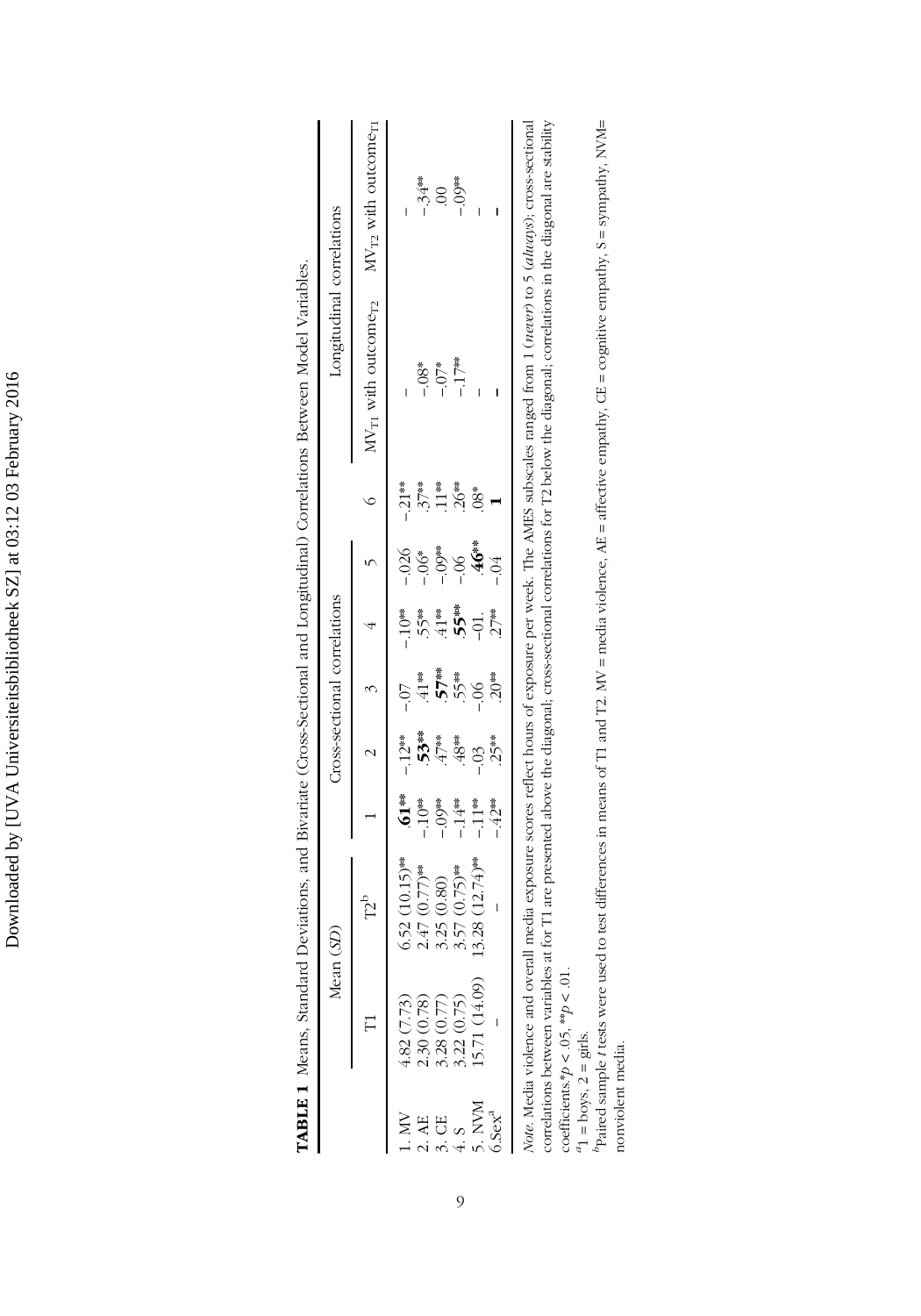The response categories for the first items reached from 0 (never) to 7 (7 days a week). The second items comprised of an open-ended question, answered by filling in hours and minutes. The two items for each medium were multiplied to calculate the number of hours per week of television and game exposure. The two variables were then summed to create one variable representing overall media exposure in hours per week. To assess nonviolent media exposure, media violence exposure was subtracted from overall media exposure. See [Table 1](#page-9-0) for descriptive statistics.

# Analytic Approach

Model variables were first examined for normality and univariate outliers. Since the media violence and nonviolent media exposure was calculated, in part, based on an open-ended question, there were some extreme values. These extreme values were defined as values exceeding the mean  $+/-3$  times the standard deviation and were recoded to the value of the observation closest to the threshold of mean  $+\frac{1}{3}$  times standard deviation. A total of 17 cases were considered outliers at T1 and 20 cases at T2.<sup>3</sup>

Bivariate correlations were calculated between all variables at both data waves. Following this, cross-lagged panel analyses using robust maximum likelihood (MLR) estimation were performed in Mplus to examine the longitudinal relationship between media violence, empathy, and sympathy. [Figure 1](#page-11-0) illustrates the statistical model. In this model affective empathy, cognitive empathy, and sympathy are included in one model, where the diagonal paths represent the desensitization process and the selection process. Affective empathy, cognitive empathy, and sympathy are included as latent constructs, while all other variables were included as observed constructs. To correct for the clustered nature of our data (i.e., two adolescents per household) as well as the nonnormality of the data, robust clustered standardized errors were calculated (Múthen & Satorra, [1995\)](#page-18-0). In order to ensure that results reflected media violence specifically, and not media use in general, nonviolent media exposure was included as a covariate (Busching et al., [2015\)](#page-15-0). Additionally, because of well-known gender differences in media violence use (e.g., Lemish, [2007\)](#page-17-0), as well as empathy and sympathy (Lennon, Eisenberg, & Strayer, [1987;](#page-17-0) Mestre Escriva, Samper Garcia, Frias Navarro, & Tur Porcar, [2009](#page-17-0)), gender was included as a covariate in all models (see [Figure 1](#page-11-0)). Other potential covariates, such as Socio-Economic Status, age, family conflict and parenting style, proved to be insignificant and were dropped for model parsimony.

To evaluate the fit of the different models, three goodness-of-fit-indices were used: the root mean square error of approximation (RMSEA), the Bentler Comparative Fit Index (CFI), and the standardized root mean square residual (SRMR). Generally, CFI values between .90 and .95, RMSEA values between .05 and .08 and SRMR values between .10 and .08 indicate adequate fit. CFI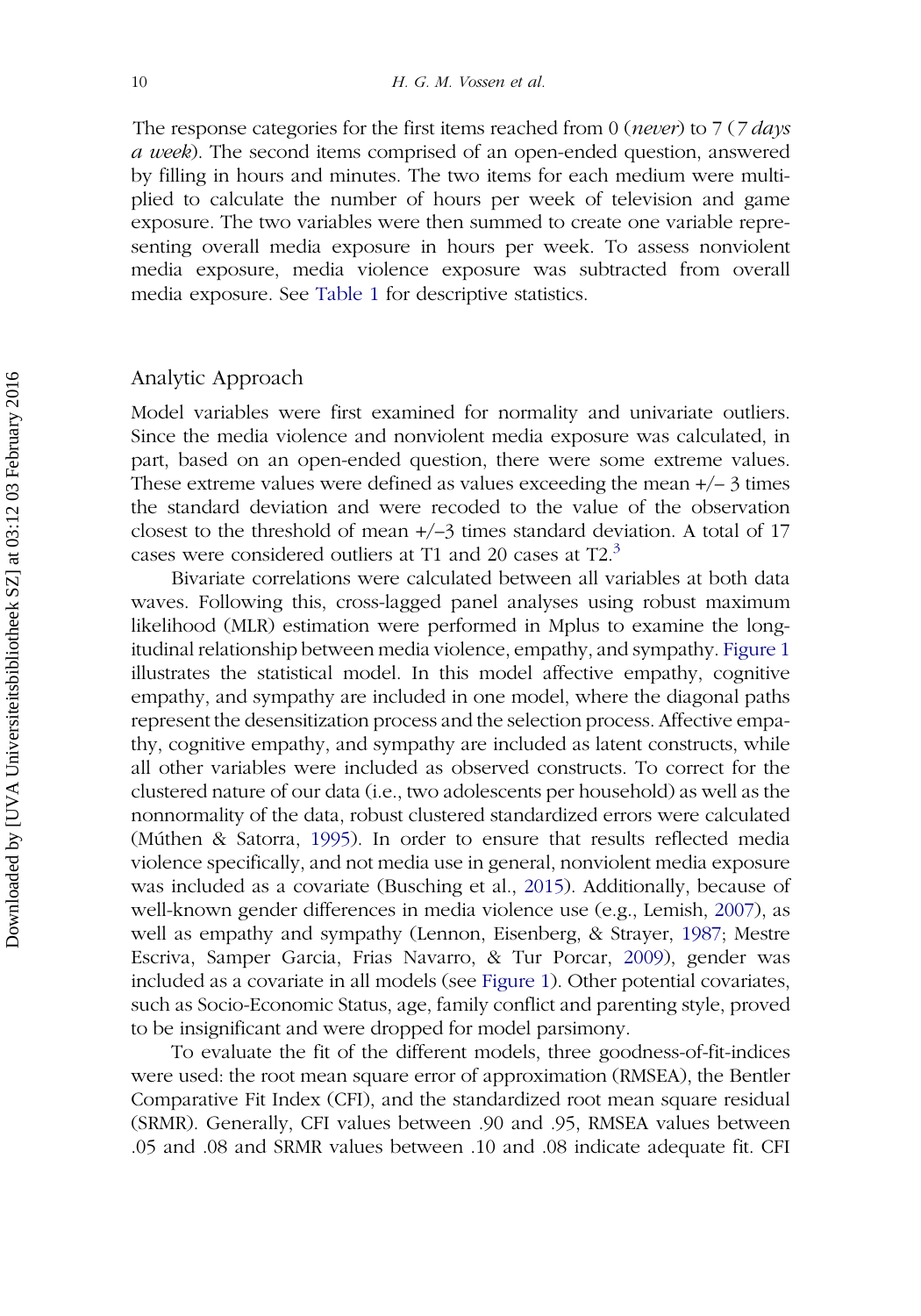<span id="page-11-0"></span>

FIGURE 1 Statistical model for the longitudinal relationship between media violence and empathy/sympathy. Affective empathy, cognitive empathy, and sympathy are included as latent constructs. Covariates (i.e., gender and nonviolent media) were included at both time waves. The bolded lines represent the causal paths of interest. Paths from media violence T1 to empathy and sympathy scales at T2 represent the "desensitization hypothesis." Paths from the empathy and sympathy scales at T1 to media violence at T2 represent the "selection hypothesis."

values larger than .95, RMSEA values smaller than .05 and SRMR values of smaller than .08 indicate good model fit (Kline, [2005\)](#page-17-0). Last, we tested the assumption of measurement invariance of the AMES to ensure factor loadings on the AMES subscales were equal over time. Because we use MLR estimation to address the clustered nature of the data, we calculate the Satorra–Bentler (SB) scaled chi-square difference to test the difference between the unconstrained (configural) and the constrained (metric invariance) model (Satorra & Bentler, [2001](#page-18-0)). Full metric invariance would mean that all factor loadings are equal over time. However, full metric invariance is often considered overly stringent and, as such, the comparison of path coefficients over time is admissible even when some indicators are not invariant (Byrne, Shavelson, & Muthén, [1989;](#page-16-0) Steenkamp & Baumgartner, [1998\)](#page-19-0). Results show that the full metric invariance model for sympathy model does not significantly differ from the configural model (SB  $\Delta \chi^2 = 7.71$ ,  $p = 0.053$ ). While full metric invariance could not be established for affective empathy and cognitive empathy, we did find partial metric invariance. For both constructs, the model in which three out of four factor loadings were constrained did not statistically differ from the configural model (affective empathy: SB  $\Delta \chi^2 = 2.17$ ,  $p = .525$ ; cognitive empathy: SB  $\Delta \chi^2$  = 5.72, p = .065). The results presented in the results section are based on the metric invariant cross-lagged models.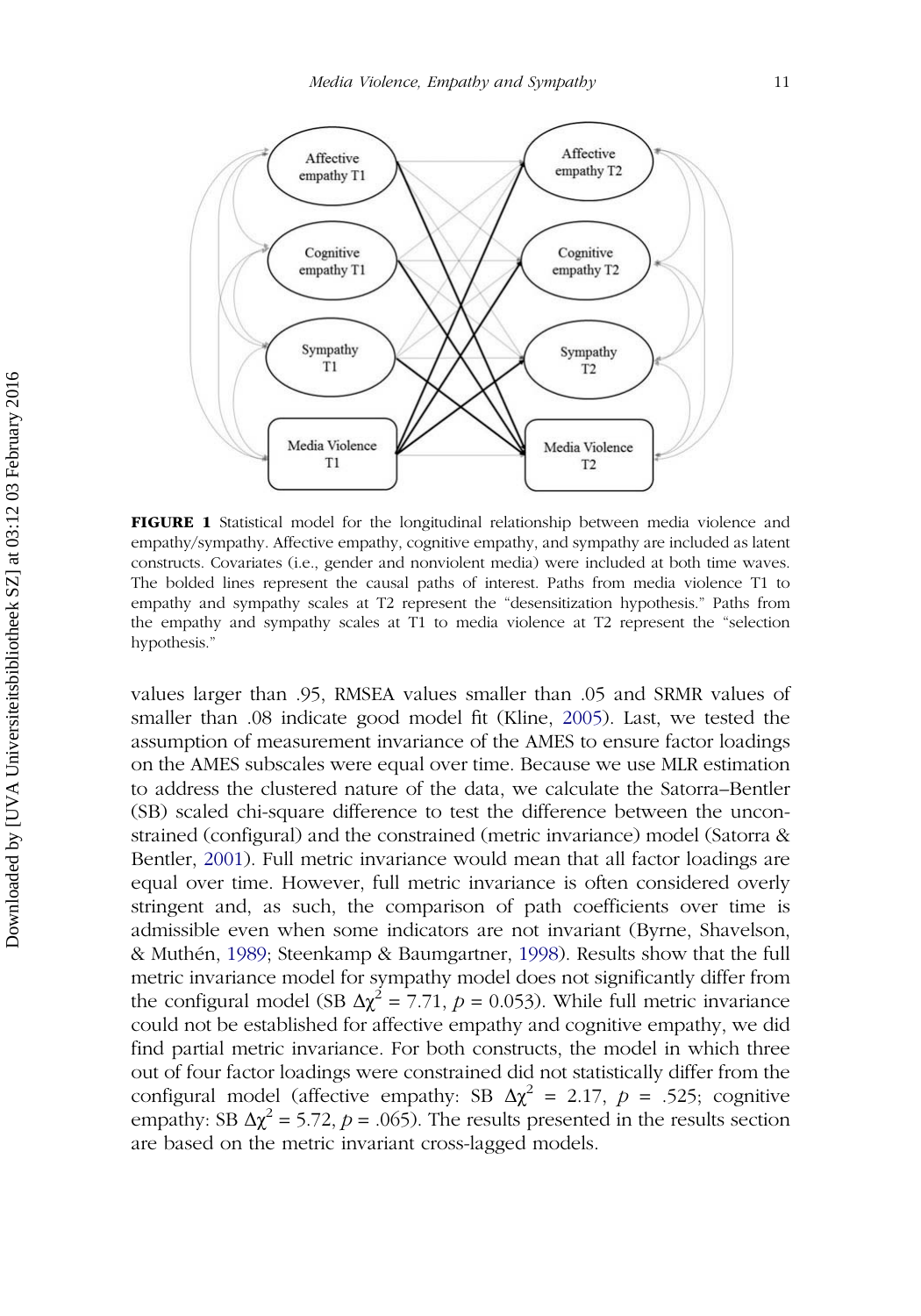# RESULTS

# Bivariate Correlations

[Table 1](#page-9-0) depicts the bivariate correlations between the model variables at T1 and T2. The diagonal shows the stability coefficients of the variables. All variables proved to have stable patterns over time  $(r = .53-61)$ . Media violence was negatively correlated with affective empathy, cognitive empathy, and sympathy at both T1 and T2, with the exception of cognitive empathy at T1. Furthermore, gender correlated significantly with media violence, affective empathy, cognitive empathy, and sympathy. As expected, media violence exposure was significantly greater for boys compared to girls at both T1 and T2, whereas girls showed higher levels of affective empathy, cognitive empathy, and sympathy compared to boys at both time points.

### Causal Pathways

Using a cross-lagged model, we examined the causal relationships between media violence, affective empathy, cognitive empathy, and sympathy. The model had an adequate to good fit to the data (RMSEA =  $.04$ , CFI =  $.92$ , SRMR = .04). Concerning affective empathy, the paths of interest were the path from affective empathy at T1 to media violence at T2 (Hypothesis 1b, selection process) and from media violence at T1 to affective empathy at T2 (Hypothesis 1a, desensitization process). The results provide support for neither selection  $(b^* = -0.01, C195\%$ : [-.12, .10],  $p = .887$ ) nor for desensitization  $(b^* = .00, C195\%$ : [ $-12$ ,  $13$ ],  $p = .950$ ). No causal relationships between affective empathy and media violence were found, and Hypotheses 1a and 1b are rejected. We also investigated the causal relationship between media violence and cognitive empathy (Hypotheses 2a and 2b). As with affective empathy, the results of this model did not provide evidence for selection ( $b^*$  = .02, CI 95%: [-.07, .10],  $p = .720$ ) nor desensitization ( $b^* = -0.02$ , CI 95%:  $[-0.15, 0.10]$ ,  $p = 0.738$ ), indicating no causal relationship between cognitive empathy and media violence. Therefore, Hypotheses 2a and 2b are rejected. Finally, the causal relationship between media violence and sympathy (Hypotheses 3a and 3b) was investigated. Results did not provide evidence for a selection effect  $(b^* = .02, C195\%$ :  $[-.09, .14]$ ,  $p = .684$ ), rejecting Hypothesis 3b, but did show evidence for desensitization ( $b^* = -.18$ , CI 95%:  $[-33, -03]$ ,  $p = 017$ ). Adolescents' exposure to media violence at T1 negatively predicted sympathy at T2, thus, supporting Hypothesis 3a.

#### DISCUSSION

The aim of the present study was to investigate the longitudinal relationships between media violence, empathy (affective and cognitive), and sympathy.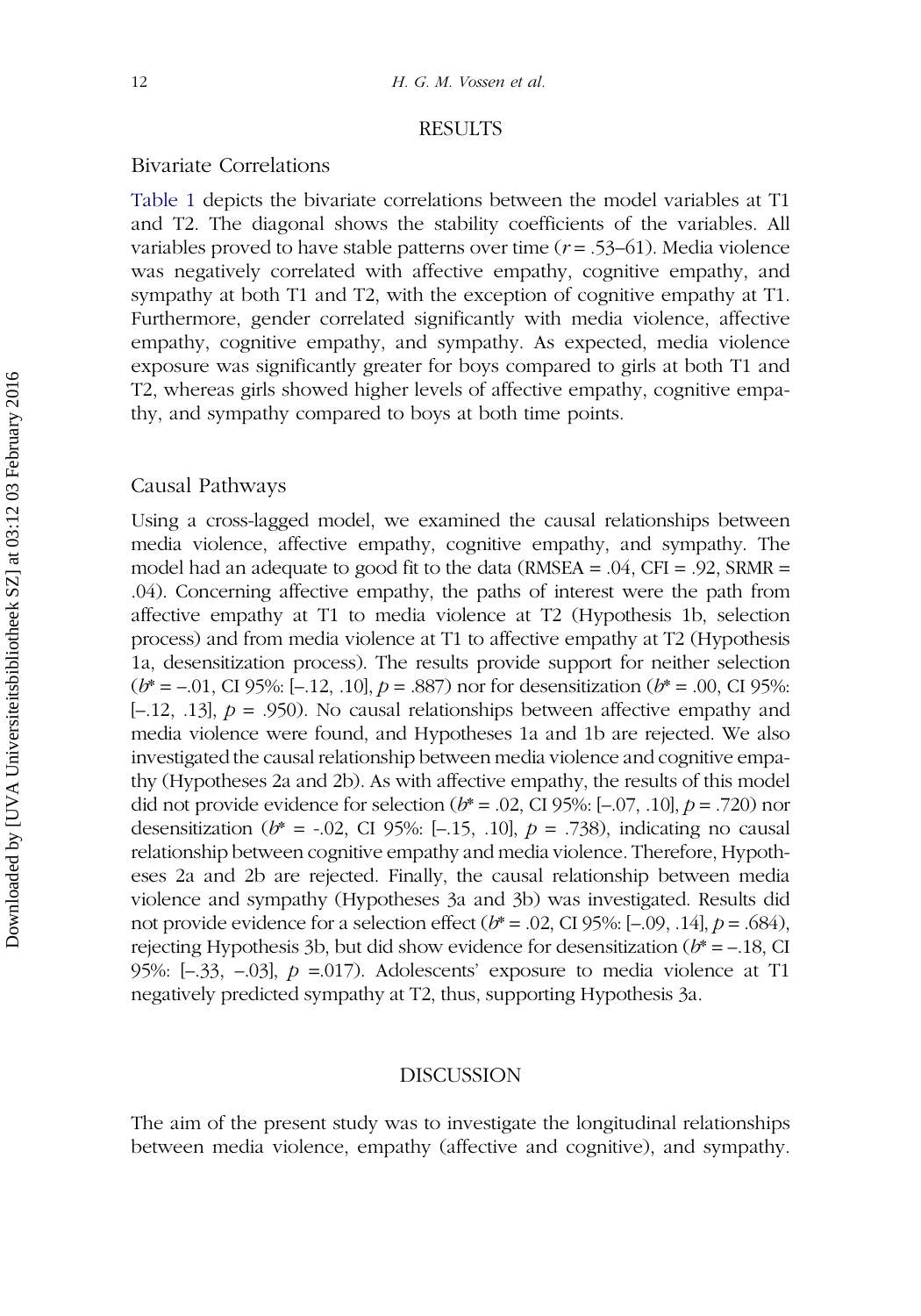Driven by concerns associated with measurement validity in previous studies, this study was designed to distinguish between affective empathy, cognitive empathy, and sympathy. Results suggest that the previously found negative influence of media violence on empathy (Krahé & Möller, [2010](#page-17-0); Mößle et al., [2014\)](#page-18-0) actually reflects a negative influence on sympathy.

Using longitudinal data from adolescents, we tested whether media violence exposure influenced empathy/sympathy over time (desensitization). Based on previous work and theory, we hypothesized that media violence would be negatively associated with affective empathy (Hypothesis 1a), cognitive empathy (Hypothesis 2a), and sympathy (Hypothesis 3a). Although findings for affective empathy and cognitive empathy were not supported, results do indicate a longitudinal relationship between media violence and sympathy. More specifically, teens who consume media violence subsequently feel less concern for other people in distress but do not necessarily share or understand the emotions of other people to a lesser degree. Previous cross-sectional (Bartholow et al., [2005](#page-15-0); Fraser et al., [2012](#page-16-0); Wei, [2007](#page-19-0)) and longitudinal research (Krahé & Möller, [2010](#page-17-0); Mößle et al., [2014\)](#page-18-0) with adolescents has reported a negative relationship between media violence and affective empathy. However, as discussed, the measurement of empathy in this earlier research, by means of the empathic concern (EC) scale of the IRI, much more closely aligns with the definition of sympathy than with affective empathy. As such, the findings from this study clarify and, in a sense, replicate previous work. Future research should carefully take into account the conceptualization and measurement of empathy as well as consider whether sympathy may actually be the construct of interest.

With these findings in mind, the question arises as to why media violence would influence sympathy and not affective or cognitive empathy. As previously mentioned, several studies have based their argument for the relationship between media violence and empathy on the process of desensitization. Repeated exposure to media violence is expected to result in a decreased physiological, emotional, and cognitive response to real life violence (Anderson & Bushman, [2002](#page-15-0)). While some researchers suggest that this reduction in emotional response will result in a decrease in empathy (e.g., Bartholow et al., [2005;](#page-15-0) Fraser et al., [2012;](#page-16-0) Funk, [2005;](#page-16-0) Krahé, [2014](#page-17-0); Mößle et al., [2014\)](#page-18-0), our results suggest that this logic may be erroneous and that it is sympathy—not empathy—that is influenced in this process of desensitization. Although we can only speculate at this time as to why this relationship is present, it is possible that the automaticity of sympathy may in part explain this relationship. Sympathy is argued to reflect an automatic response to or awareness of suffering and a subsequent urge to alleviate this suffering (Maibom, [2009](#page-17-0); Wispé, [1986\)](#page-19-0). Empathy, on the other hand, is a more or less effortful process of sharing and understanding the emotional state of another person by using mimicry and imagination (Wispé, [1986](#page-19-0)). It is possible that desensitization has a stronger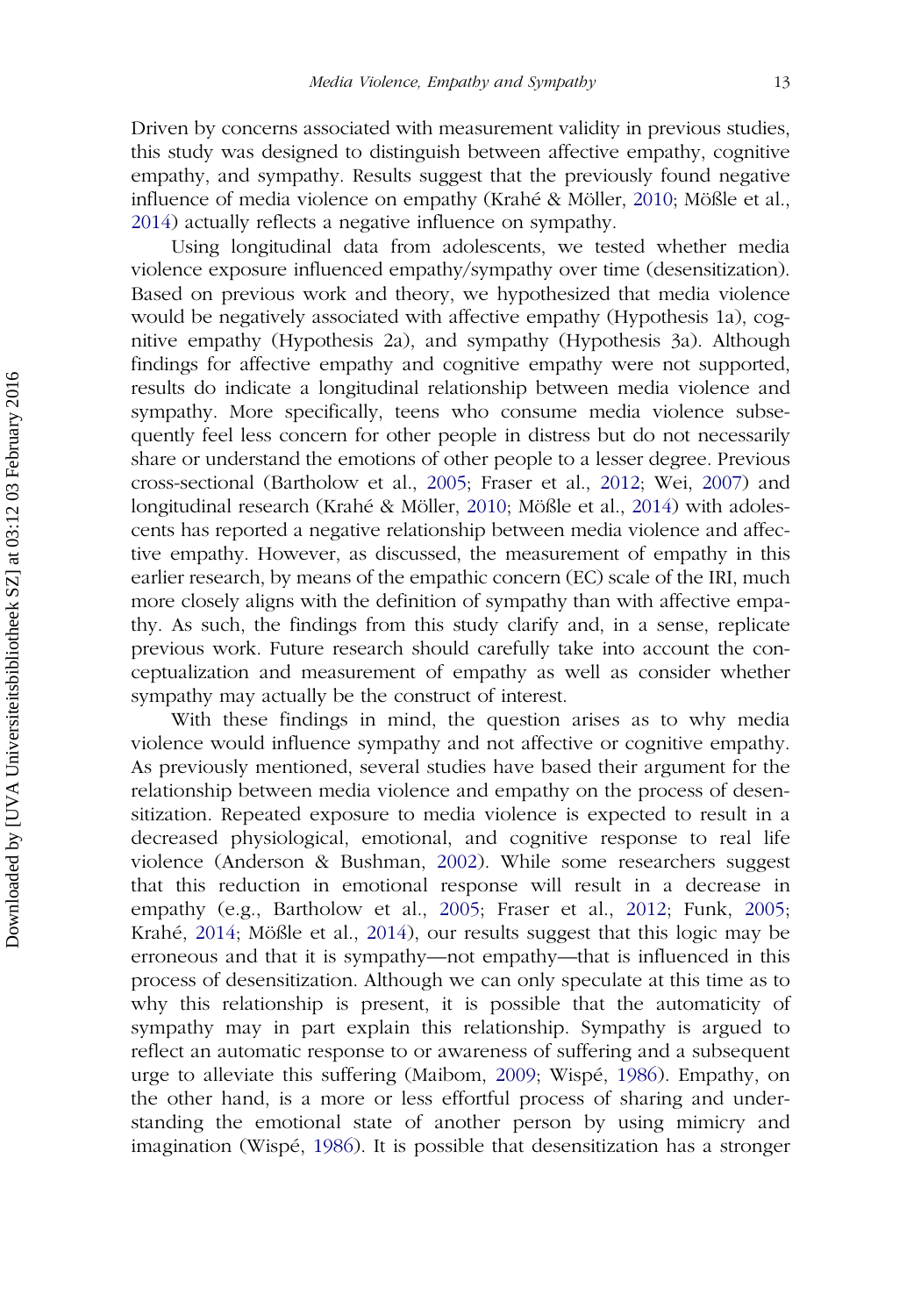influence on automatic responses, such as sympathy, in contrast to more effortful and controlled responses such as empathy. Follow-up experimental studies, which can help to better understand the process of desensitization in the context of empathy and sympathy, is an important next step.

In terms of the selection paradigm, there was no evidence in this study that affective empathy, cognitive empathy, or sympathy influenced media violence exposure over time. Krahé and Möller [\(2010](#page-17-0)) and Möβle et al. ([2014\)](#page-18-0) similarly did not find support for a selection effect, and neither did several studies on the longitudinal relationship between media violence and aggression (Huesmann, Moise-Titus, Podolski, & Eron, [2003;](#page-17-0) Krahé & Möller, [2010\)](#page-17-0). Despite these findings, it is possible that empathy and sympathy do influence media preferences but that this influence occurred earlier in childhood and remain static during adolescence. Research investigating the relationships between media use and the three dimensions in a younger sample would be an important next step. Alternatively, it may be that empathy and sympathy do not induce media preference at all or are associated with more specific media preferences. For example, media violence can occur across several media genres (e.g., action, drama, and thrillers). Researchers have posed that empathy is positively related to enjoyment of drama (Oliver, [1993\)](#page-18-0) and negatively related to enjoyment of horror (Hoffner & Levine, [2005\)](#page-17-0). Both drama and horror are genres that can contain violence but their relation to empathy is opposite. It may be that while, overall, empathy and sympathy do not predict media violence exposure, they do predict exposure to specific genres of media violence. Research asking whether and how these variables predict media genre preference may offer a more nuanced approach to evaluating how socioemotional variables such as empathy and sympathy influence media selection.

Last, it is important to recognize that while this study revealed no evidence of a causal relationship between affective empathy, cognitive empathy, and media violence, they are still important constructs to consider in media violence research. For example, previous research has indicated that the ability to understand and share the emotions of others is positively related to transportation into a narrative (Green & Brock, [2000](#page-17-0)). The level of transportation into a narrative is suggested to determine the extent to which attitudes, beliefs, and behaviors are changed (Green & Clark, [2013](#page-17-0)). As with narrative processing in general, it is possible that affective and cognitive empathy may instead function as moderators in the relationship between media violence and aggression with higher levels of each working to heighten the influence of media violence. Research that evaluates whether and how affective and cognitive empathy may moderate the relationship between media violence and aggression would be a worthwhile next step.

In conclusion, using longitudinal data from a sample of adolescents, this study provides further evidence for a desensitizing influence of media violence on the emotional reactivity of adolescents. Although previous studies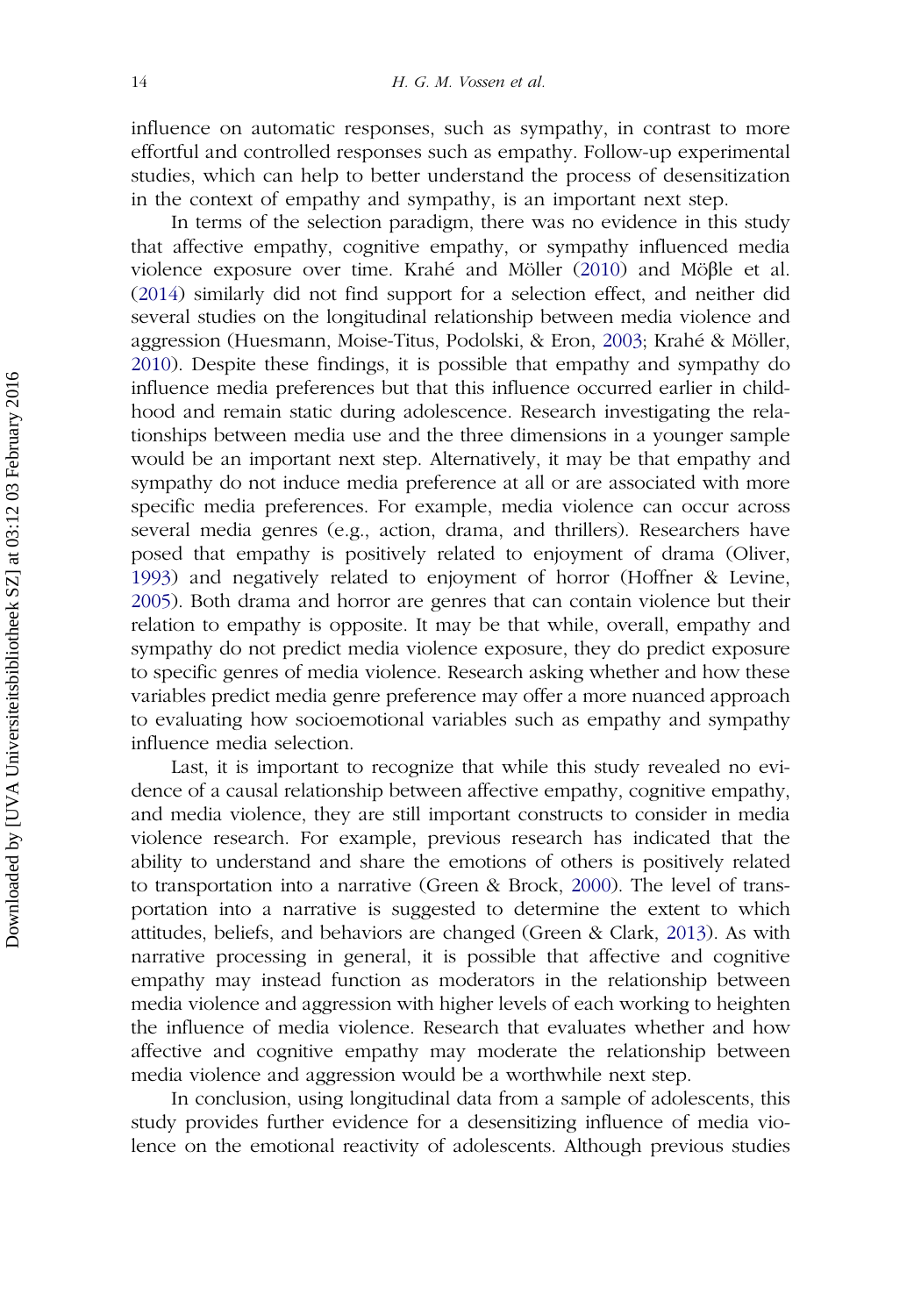<span id="page-15-0"></span>had suggested that empathy would be affected by media violence, by using a measurement tool which delineated between types of empathy (cognitive, affective) and sympathy, we learned that media violence influences sympathy, not empathy. This is an important finding both methodologically and practically. Methodologically, the findings call attention to the importance of distinguishing between empathy (both affective and cognitive) and sympathy in media violence research. In practice, these findings indicate that teens, who consume greater amounts of media violence over time, feel less concern for people in distress. Considering that sympathy is associated with moral judgment (Eisenberg, Cumberland, Guthrie, Murphy, & Shepard, [2005\)](#page-16-0), prosocial behavior (Malti, Gummerum, Keller, & Buchmann, [2009](#page-17-0)), constructive social behavior, and low negative emotionality (Murphy, Shepard, Eisenberg, Fabes, & Guthrie, [1999](#page-18-0)), it is critical that we understand both when mediated environmental influences can weaken sympathy as well as ways to reduce this harm.

# **NOTES**

1. While the term "direct estimates" might give the impression that the measurement is based on observation, it is a term generally used by researchers because the participant is directly asked about his/her media exposure as opposed to asking for program titles that he/she watched and coding these titles for specific content.

2. Confirmatory factor analyses confirmed that in both data waves, the three-factor solution performed better than a two-factor solution (Wave 1: SB  $\Delta \chi^2 = 55.83$ ,  $\rho < .001$ , Wave 2: SB  $\Delta \chi^2 = 1324.0$ ,  $\rho < .001$ ) or a onefactor solution (Wave 1: SB  $\Delta \chi^2 = 431.78$ ,  $p < .001$ , Wave 2: SB  $\Delta \chi^2 = 490.84$ ,  $p < .001$ ).

3. Analyses conducted with and without recoding the outliers yielded similar results.

#### REFERENCES

- Anderson, C. A., & Bushman, B. J. (2002). Human aggression. Annual Review of Psychology, 53, 27–51. doi:[10.1146/annurev.psych.53.100901.135231](http://dx.doi.org/10.1146/annurev.psych.53.100901.135231)
- Anderson, C. A., Shibuya, A., Ihori, N., Swing, E. L., Bushman, B. J., Sakamoto, A.,… Saleem, M. (2010). Violent video game effects on aggression, empathy, and prosocial behavior in Eastern and Western countries: A meta-analytic review. Psychological Bulletin, 136, 151–173. doi:[10.1037/a0018251](http://dx.doi.org/10.1037/a0018251) .
- Bartholow, B., Sestir, M. A., & Davis, E. B. (2005).Correlates and consequences of exposure to video game violence: Hostile personality, empathy, and aggressive behavior. Personality & Social Psychology Bulletin, 31, 1573–1786. doi:[10.1177/](http://dx.doi.org/10.1177/0146167205277205) [0146167205277205](http://dx.doi.org/10.1177/0146167205277205)
- Bleakley, A., Jamieson, P. E., & Romer, D. (2012). Trends of sexual and violent content by gender in top-grossing U.S. films, 1950–2006. Journal of Adolescent Health : Official Publication of the Society for Adolescent Medicine, 51(1), 73-79 .doi:[10.1016/j.jadohealth.2012.02.006](http://dx.doi.org/10.1016/j.jadohealth.2012.02.006)
- Busching, R., Gentile, D. A., Krahé, B., Möller, I., Khoo, A., Walsh, D. A., & Anderson, C. A. (2015). Testing the reliability and validity of different measures of violent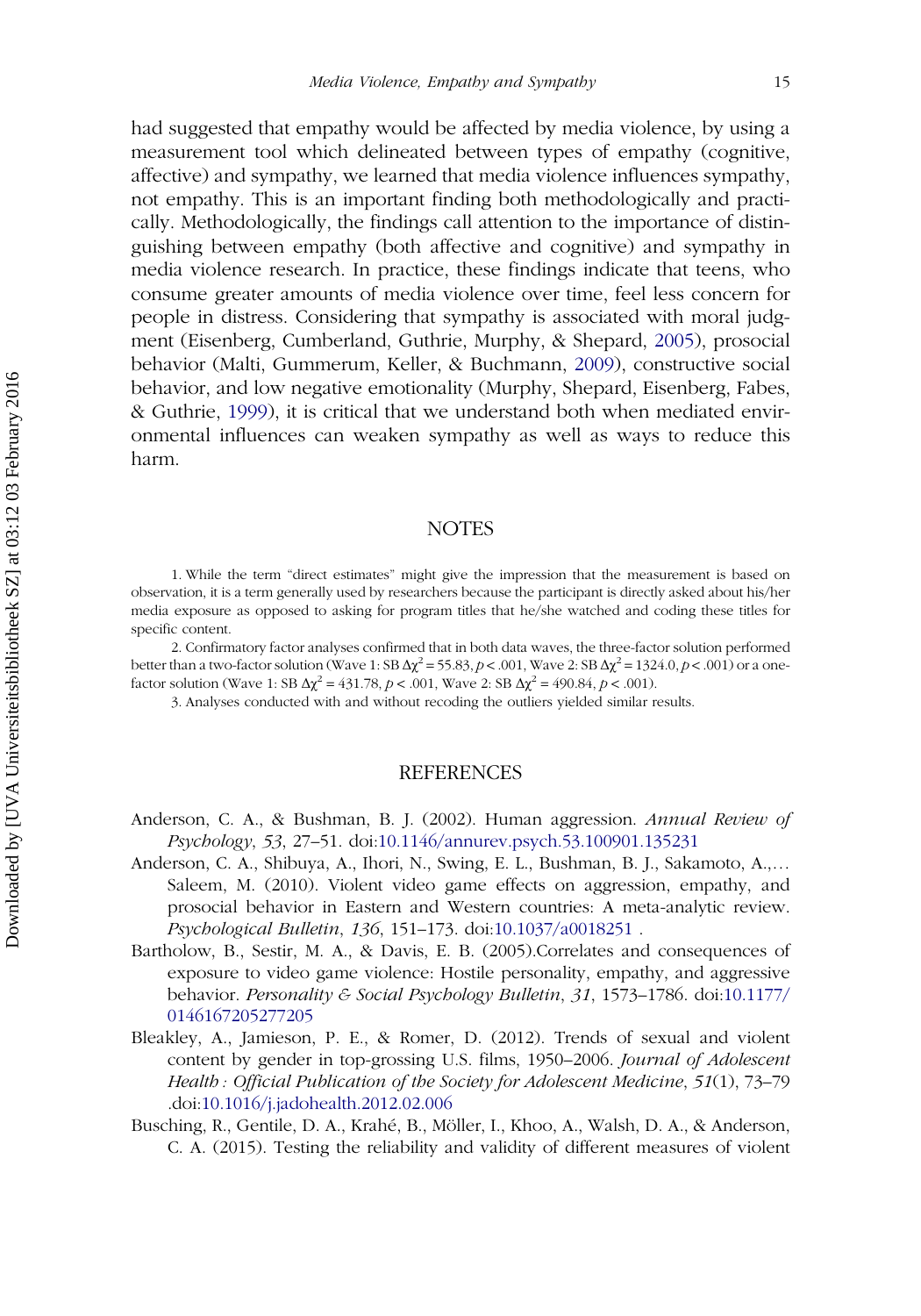<span id="page-16-0"></span>video game use in the United States, Singapore, and Germany. Psychology of Popular Media Culture, 4, 97–111. doi:[10.1037/ppm0000004](http://dx.doi.org/10.1037/ppm0000004) .

- Bushman, B. J., & Anderson, C. A. (2009). Comfortably numb: desensitizing effects of violent media on helping others. Psychological Science, 20, 273–277. doi:[10.1111/j.1467-9280.2009.02287.x](http://dx.doi.org/10.1111/j.1467-9280.2009.02287.x)
- Byrne, B., Shavelson, R., & Muthén, B. (1989). Testing for the equivalence of factor covariance and mean structures: The issue of partial measurement invariance. Psychological Bulletin, 105(3), 456–466. Retrieved from [http://psycnet.apa.org/jour](http://psycnet.apa.org/journals/bul/105/3/456/)[nals/bul/105/3/456/](http://psycnet.apa.org/journals/bul/105/3/456/)
- Carnagey, N. L., Anderson, C. A., & Bushman, B. J. (2007). The effect of video game violence on physiological desensitization to real-life violence. Journal of Experimental Social Psychology, 43, 489–496. doi:[10.1016/j.jesp.2006.05.003](http://dx.doi.org/10.1016/j.jesp.2006.05.003)
- Clark, A. J. (2010). Empathy and sympathy: Therapeutic distinctions in counseling. Journal of Mental Health Counseling, 32, 95–101.
- Davis, M. H. (1980). A Multidimensional Approach to Individual Differences in Empathy. JSAS Catalog of Selected Documents in Psychology, 10, 85–102.
- Drabman, R., & Thomas, M. (1974). Does media violence increase children's toleration of real-life aggression? Developmental Psychology, 10, 418–421.
- Eisenberg, N., Cumberland, A., Guthrie, I., Murphy, B. C., & Shepard, S. A. (2005). Age changes in prosocial responding and moral reasoning in adolescence and early adulthood. Journal of Research on Adolescence: The Official Journal of the Society for Research on Adolescence, 15, 235–260. doi:[10.1111/j.1532-7795.2005.00095.x](http://dx.doi.org/10.1111/j.1532-7795.2005.00095.x)
- Eisenberg, N., & Fabes, R. A. (1990). Empathy: Conceptualization, measurement, and relation to prosocial behavior. Motivation and Emotion, 14, 131–149. doi:[10.1007/BF00991640](http://dx.doi.org/10.1007/BF00991640)
- Eisenberg, N., Fabes, R. A., Murphy, B., Karbon, M., Smith, M., & Maszk, P. (1996). The relations of children's dispositional empathy-related responding to their emotionality, regulation, and social functioning. Developmental Psychology, 32, 195–209.
- Engels, N., Petric, I., de Vos, B., & de Haan, J. (2014). Media:tijd 2014. Retrieved from [http://www.mediatijd.nl/images/pdf/MediaTijd\\_Brochure\\_WEB.pdf](http://www.mediatijd.nl/images/pdf/MediaTijd_Brochure_WEB.pdf) .
- Fanti, K. A., Vanman, E., Henrich, C. C., & Avraamides, M. N. (2009). Desensitization to media violence over a short period of time. Aggressive Behavior, 35, 179–187. doi:[10.1002/ab.20295](http://dx.doi.org/10.1002/ab.20295)
- Ferguson, C. J., & Kilburn, J. (2009). The public health risks of media violence: A metaanalytic review. Journal of Pediatrics, 154, 759–763. doi:[10.1016/j.](http://dx.doi.org/10.1016/j.jpeds.2008.11.033) [jpeds.2008.11.033](http://dx.doi.org/10.1016/j.jpeds.2008.11.033)
- Fikkers, K. M., Piotrowski, J. T., & Valkenburg, P. M. (2015). Assessing the reliability and validity of television and game violence exposure measures. Communication Research, 9, 1–27. doi:[10.1177/0093650215573863](http://dx.doi.org/10.1177/0093650215573863)
- Fraser, A. M., Padilla-Walker, L. M., Coyne, S. M., Nelson, L. J., & Stockdale, L. A. (2012). Associations between violent video gaming, empathic concern, and prosocial behavior toward strangers, friends, and family members. Journal of Youth and Adolescence, 41, 636–649. doi:[10.1007/s10964-012-9742-2](http://dx.doi.org/10.1007/s10964-012-9742-2)
- Funk, J. B. (2005). Children's exposure to violent video games and desensitization to violence. Child and Adolescent Psychiatric Clinics of North America, 14, 387–404. doi:[10.1016/j.chc.2005.02.009](http://dx.doi.org/10.1016/j.chc.2005.02.009)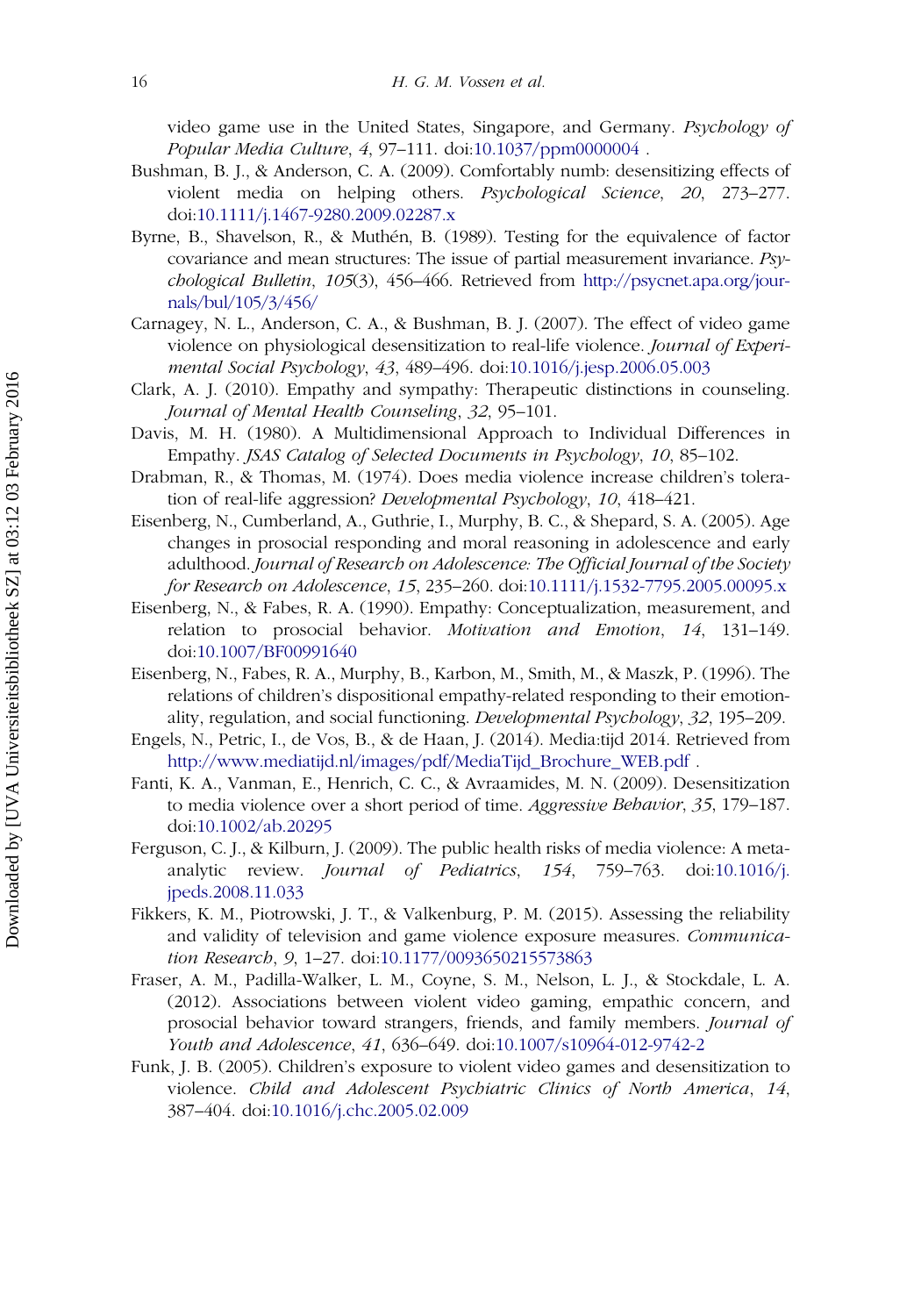- <span id="page-17-0"></span>Funk, J. B., Baldacci, H. B., Pasold, T., & Baumgardner, J. (2004). Violence exposure in real-life, video games, television, movies, and the internet: Is there desensitization? Journal of Adolescence, 27, 23–39. doi:[10.1016/j.adolescence.2003.10.005](http://dx.doi.org/10.1016/j.adolescence.2003.10.005)
- Green, M. C., & Brock, T. C. (2000). The role of transportation in the persuasiveness of public narratives. Journal of Personality and Social Psychology, 79, 701–721. doi:[10.1037//0022-3514.79.5.701](http://dx.doi.org/10.1037//0022-3514.79.5.701)
- Green, M. C., & Clark, J. L. (2013). Transportation into narrative worlds: Implications for entertainment media influences on tobacco use. Addiction, 108, 477–484. doi:[10.1111/j.1360-0443.2012.04088.x](http://dx.doi.org/10.1111/j.1360-0443.2012.04088.x)
- Greitemeyer, T., & Mügge, D. O. (2014). Video games do affect social outcomes: A metaanalytic review of the effects of violent and prosocial video game play. Personality  $\epsilon$ Social Psychology Bulletin, 40, 578–589. doi:[10.1177/0146167213520459](http://dx.doi.org/10.1177/0146167213520459)
- Hoffman, M. L. (2001). Empathy and moral development: Implications for caring and justice. New York, NY: Cambridge University Press.
- Hoffner, C. A., & Levine, K. J. (2005). Enjoyment of mediated fright and violence: A meta-analysis. Media Psychology, 7, 207–237. doi:[10.1207/S1532785XMEP0702\\_5](http://dx.doi.org/10.1207/S1532785XMEP0702%5F5)
- Huesmann, L. R., Moise-Titus, J., Podolski, C.-L., & Eron, L. D. (2003). Longitudinal relations between children's exposure to TV violence and their aggressive and violent behavior in young adulthood: 1977–1992. Developmental Psychology, 39, 201–221. doi:[10.1037/0012-1649.39.2.201](http://dx.doi.org/10.1037/0012-1649.39.2.201)
- Jolliffe, D., & Farrington, D. P. (2006a). Development and validation of the Basic Empathy Scale. Journal of Adolescence, 29, 589–611. doi:[10.1016/j.adolescence.2005.08.010](http://dx.doi.org/10.1016/j.adolescence.2005.08.010)
- Jolliffe, D., & Farrington, D. P. (2006b). Examining the relationship between low empathy and bullying. Aggressive Behavior, 32, 540–550. doi:[10.1002/ab](http://dx.doi.org/10.1002/ab)
- Kline, R. B. (2005). Principles and practice of structural equation modeling (2nd ed.). New York, NY: The Guilford Press.
- Krahé, B. (2014). Media violence use as a risk factor for aggressive behaviour in adolescence. European Review of Social Psychology, 25, 71–106. doi:[10.1080/](http://dx.doi.org/10.1080/10463283.2014.923177) [10463283.2014.923177](http://dx.doi.org/10.1080/10463283.2014.923177)
- Krahé, B., & Möller, I. (2010). Longitudinal effects of media violence on aggression and empathy among German adolescents. Journal of Applied Developmental Psychology, 31, 401–409. doi:[10.1016/j.appdev.2010.07.003](http://dx.doi.org/10.1016/j.appdev.2010.07.003)
- Lemish, D. (2007). Children and television: A global perspective. Hoboken, NJ: Blackwell.
- Lennon, R., Eisenberg, N., & Strayer, J. (1987). Gender and age differences in empathy and sympathy. In N. Eisenberg & J. Strayer (Eds.), Empathy and its development (pp. 195–217). New York, NY: Cambridge University Press.
- Maibom, H. (2009). Feeling for others: Empathy, sympathy, and morality 1. Inquiry. Retrieved from <http://www.tandfonline.com/doi/abs/10.1080/00201740903302626>
- Malti, T., Gummerum, M., Keller, M., & Buchmann, M. (2009). Children's moral motivation, sympathy, and prosocial behavior. Child Development, 80, 442– 460. doi:[10.1111/j.1467-8624.2009.01271.x](http://dx.doi.org/10.1111/j.1467-8624.2009.01271.x)
- Mehabrian, A., & Epstein, N. (1972). A measure of emotional empathy. Journal of Personality, 40, 525–543.
- Mestre Escriva, M. V, Samper Garcia, P., Frias Navarro, M. D., & Tur Porcar, A. M. (2009). Are women more empathetic than men? A longitudinal study in adolescence. Spanish Journal of Psychology, 12, 76–83. doi:[10.1017/S1138741600001499](http://dx.doi.org/10.1017/S1138741600001499)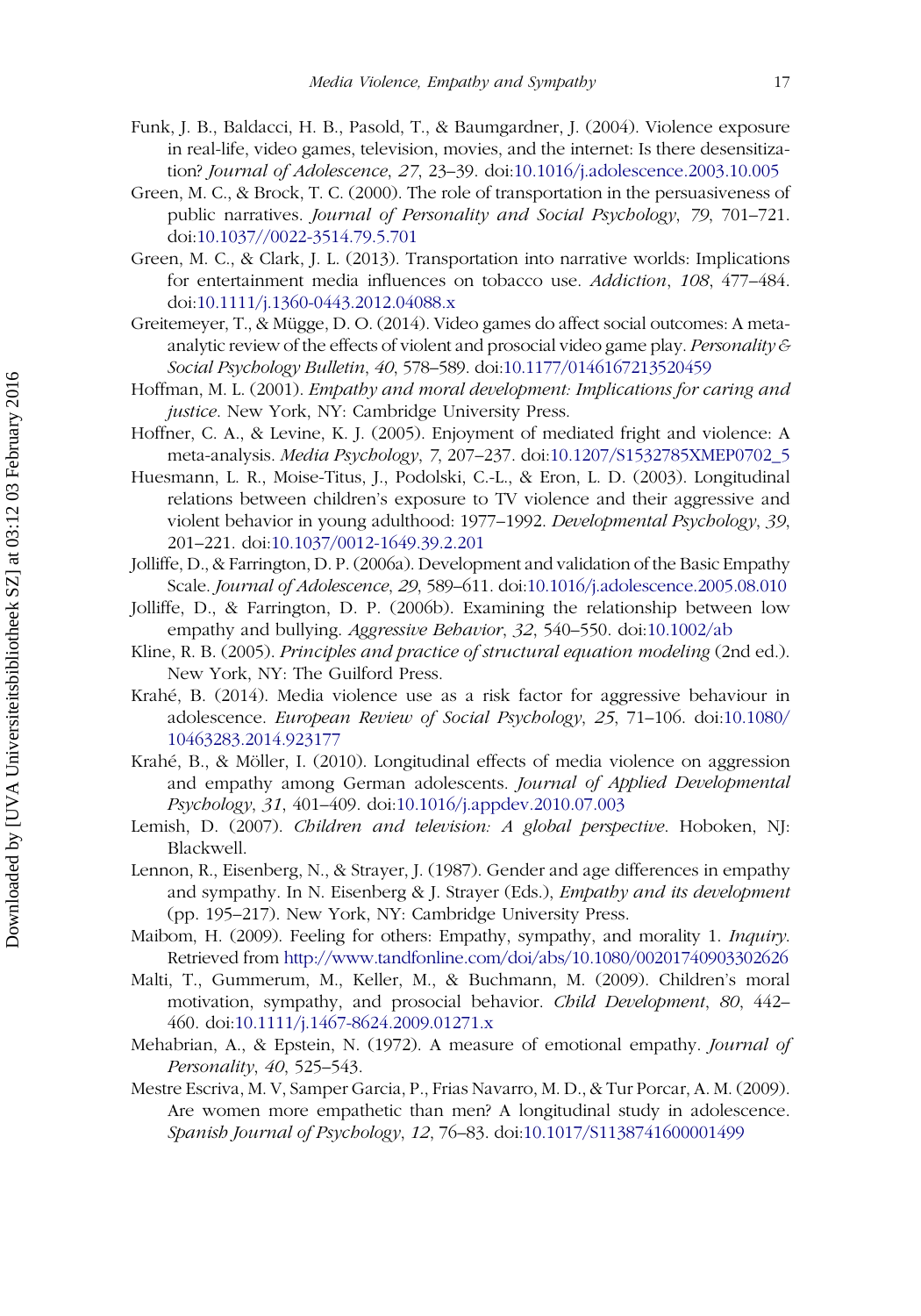- <span id="page-18-0"></span>Mößle, T., Kliem, S., & Rehbein, F. (2014). Longitudinal effects of violent media usage on aggressive behavior—The significance of empathy. Societies, 4, 105–124. doi:[10.3390/soc4010105](http://dx.doi.org/10.3390/soc4010105)
- Murphy, B. C., Shepard, S. A., Eisenberg, N., Fabes, R. A., & Guthrie, I. K. (1999). Contemporaneous and longitudinal relations of dispositional sympathy to emotionality, regulation, and social functioning. Journal of Early Adolescence, 19, 66– 97. doi:[10.1177/0272431699019001004](http://dx.doi.org/10.1177/0272431699019001004)
- Múthen, B. O., & Satorra, A. (1995). Complex sample data in structural equation modeling. Sociological Methodology, 25, 267–316.
- Nikkelen, S. W. C., Vossen, H. G. M., Valkenburg, P. M., Velders, F. P., Windhorst, D. A., Jaddoe, V. W. V,…Tiemeier, H. (2014). Media violence and children's ADHDrelated behaviors: A genetic susceptibility perspective. Journal of Communication, 64, 42–60. doi:[10.1111/jcom.12073](http://dx.doi.org/10.1111/jcom.12073)
- Nummenmaa, L., Hirvonen, J., Parkkola, R., & Hietanen, J. K. (2008). Is emotional contagion special? An fMRI study on neural systems for affective and cognitive empathy. NeuroImage, 43, 571–580. doi:[10.1016/j.neuroimage.2008.08.014](http://dx.doi.org/10.1016/j.neuroimage.2008.08.014)
- Oliver, M. B. (1993). Exploring the paradox of the enjoyment of sad films. Human Communication Research, 19, 315–342. doi:[10.1111/j.1468-2958.1993.tb00304.x](http://dx.doi.org/10.1111/j.1468-2958.1993.tb00304.x)
- Paik, H., & Comstock, G. (1994). The effects of television violence on antisocial behavior: A meta-analysis. Communication Research, 21, 516–546. doi:[10.1177/009365094021004004](http://dx.doi.org/10.1177/009365094021004004)
- Potts, R., & Belden, A. (2009). Parental guidance: A content analysis of MPAA motion picture rating justifications 1993–2005. Current Psychology, 28, 266–283. doi:[10.1007/s12144-009-9065-y](http://dx.doi.org/10.1007/s12144-009-9065-y).
- Preston, S., & Hofelich, A. (2012). The many faces of empathy: Parsing empathic phenomena through a proximate, dynamic-systems view of representing the other in the self. Emotion Review, 4, 24–33. doi:[10.1177/1754073911421378](http://dx.doi.org/10.1177/1754073911421378)
- Rideout, V., Foehr, U. G., & Roberts, D. F. (2010). Generation M2: Media in the lives of 8- to 18- year olds. Retrieved from [http://kff.org/other/report/generation-m2](http://kff.org/other/report/generation-m2-media-in-the-lives-of-8-to-18-year-olds/) [media-in-the-lives-of-8-to-18-year-olds/](http://kff.org/other/report/generation-m2-media-in-the-lives-of-8-to-18-year-olds/)
- Satorra, A., & Bentler, P. M. (2001). A scaled difference chi-square test statistic for moment structure analysis. Psychometrika, 66, 507–514. doi:[10.1007/BF02296192](http://dx.doi.org/10.1007/BF02296192)
- Shamay-Tsoory, S. G., Aharon-Peretz, J., & Perry, D. (2009). Two systems for empathy: a double dissociation between emotional and cognitive empathy in inferior frontal gyrus versus ventromedial prefrontal lesions. Brain, 132, 617–627. doi:[10.1093/brain/awn279](http://dx.doi.org/10.1093/brain/awn279)
- Slater, M. D. (2004). Vulnerable teens, vulnerable times: How sensation seeking, alienation, and victimization moderate the violent media content-aggressiveness relation. Communication Research, 31, 642–668. doi:[10.1177/0093650204269265](http://dx.doi.org/10.1177/0093650204269265)
- Slater, M. D. (2007). Reinforcing spirals: The mutual influence of media selectivity and media effects and their impact on individual behavior and social identity. Communication Theory, 17, 281–303. doi:[10.1111/j.1468-2885.2007.00296.x](http://dx.doi.org/10.1111/j.1468-2885.2007.00296.x)
- Slater, M. D., Henry, K. L., Swaim, R. C., & Anderson, L. L. (2003). Violent media content and aggressiveness in adolescents: A downward spiral model. Communication Research, 30, 713–736. doi:[10.1177/0093650203258281](http://dx.doi.org/10.1177/0093650203258281)